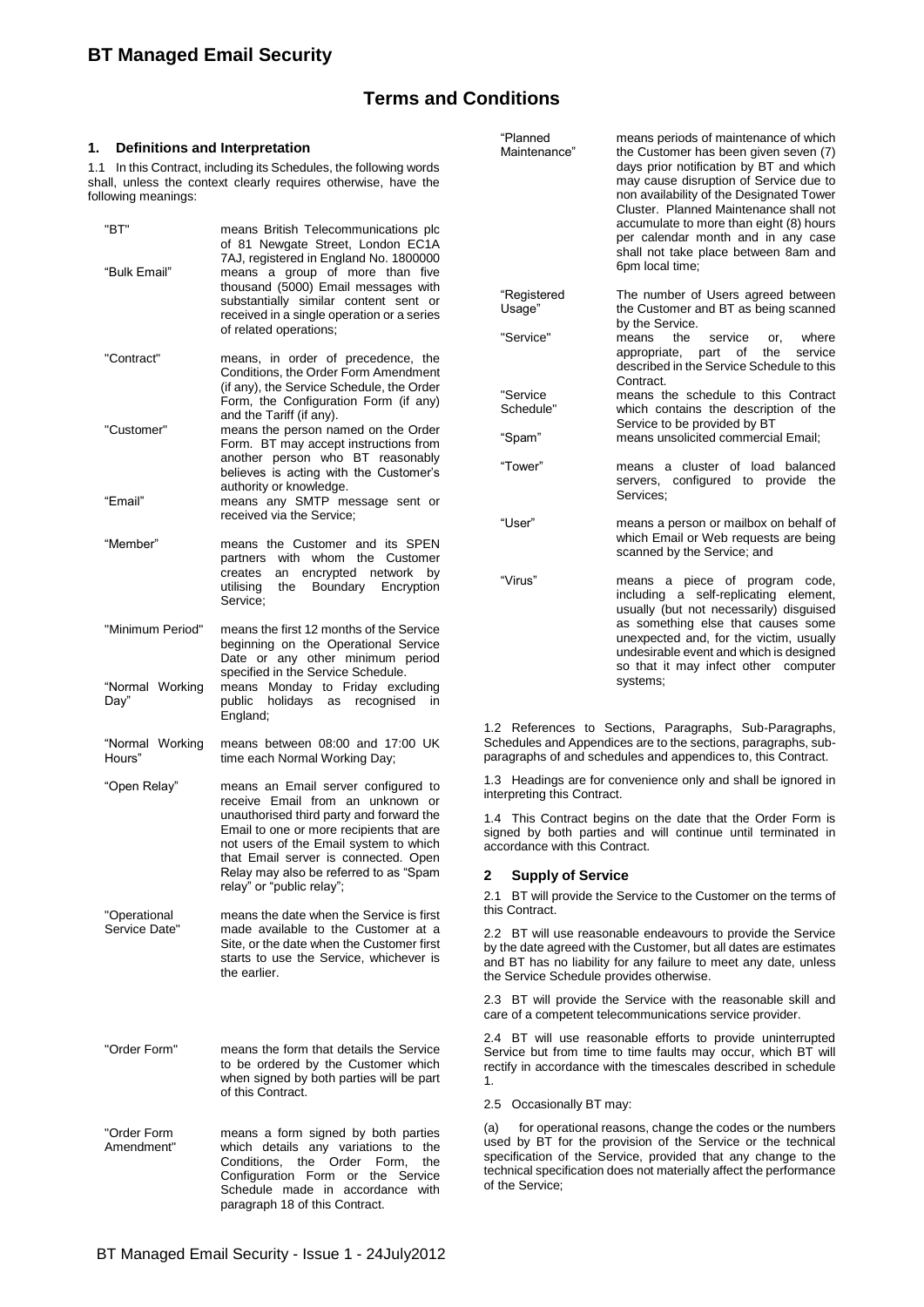temporarily suspend the Service because of an emergency or for operational reasons maintenance or improvements. Service will be restored as soon as possible.

Before doing any of these things, BT will give the Customer as much notice as possible.

2.6. BT reserves the right both prior to the provisioning of the Service and at any time during the supply of the Service to test whether the Customer's Email systems allow Open Relay. If at any time the Customer's Email systems are found to allow Open Relay, BT will inform the Customer and reserves the right to withhold provision of or suspend all or part of the Service immediately and until the problem has been resolved.

2.7. If at any time the Customer's Email systems are found to be being used for Bulk Email or Spam, BT will inform the Customer and reserves the right to withhold provision of or suspend all or part of the Service immediately and until such use is terminated. For the avoidance of doubt the sending of Spam or Bulk Email will constitute material breach of this Contract as per Paragraph 12.1a) below.

2.8. If at any time continued provision of the Service would compromise the security of the Service due, without limitation, to hacking attempts, denial of service attacks, mail bombs or other malicious activities either directed at or originating from the Customer's domains the Customer agrees that BT may temporarily suspend Service to the Customer. In such an event, BT will promptly inform the Customer and will work with the Customer to resolve such issues, re-instating Service at the earliest opportunity.

2.9. Subject to applicable legislation, BT may provide the Service from any hardware installation forming part of the Service anywhere in the world and may, at any time, transfer the provision of the Service from one installation to another. BT does not guarantee that any such installation, or part thereof, is dedicated to the sole use of the Customer.

2.10.In order to fulfil its obligations in managing the Service, BT may at any time amend the Service and any documentation relating thereto for any reason including, but not limited to: legal; safety; business; or technical considerations.

2.11.Should the Service be suspended or terminated for any reason whatsoever, BT shall reverse all configuration changes made upon provisioning the Service and it shall be the responsibility of the Customer to undertake all other necessary configuration changes to their mail servers, and to inform their ISP of the need to reroute internet traffic.

#### <span id="page-1-0"></span>**3 Customer's Obligations**

3.1. The Customer must comply with all reasonable instructions, which BT believes are necessary for reasons of health, safety or the quality of any telecommunications service provided by BT to the Customer or any other customer.

3.2. In consideration of BT supplying the Service to the Customer, the Customer shall pay BT'S charges from time to time in accordance with Paragraph 5 below.

3.3. The Customer will provide BT with all technical data and all other information BT may reasonably request from time to time to allow BT to supply the Service to the Customer. All information the Customer supplies will be complete, accurate and given in good faith. Such information will be treated as Confidential Information under the terms of this Contract.

3.4. The Customer shall not allow its Email systems to:

a) act as an Open Relay;

b) send or receive Bulk Email instigated by the Customer; or

c) send Spam

Should the Customer fail to meet these obligations and disruption occur to the Service then, in addition to BT rights to suspend the Service in Paragraphs 2.6, 2.7 and 12.1a) below, BT reserves the right to charge the Customer at BT's then current rates for any remedial work which becomes necessary as a direct result of the Customer's failure to meet these obligations.

3.5. The Customer recognises that information sent to and from the Customer will pass through the Service and accordingly the

Customer agrees to use the Service for legitimate business purposes and:

a) comply with all relevant legislation applicable to use of the Internet;

b) conform to the protocols and standards published on the Internet from time to time and adopted by the majority of Internet users; and

c) indemnify BT against any liability to third parties resulting from information passing through the Service from the Customer.

3.6. The Customer agrees that the Customer will not use the Service for any unlawful purpose or in breach of the laws of England and Wales or any other law applicable to the use of the Internet. These prohibited uses include, but are not limited to:

a) civil and criminal offences of copyright and trademark infringement;

b) transmission, display or publication of obscene material;

commission of any criminal offence under the Computer Misuse Act 1990 or similar legislation in any country;

c) any transmission, display or publication of any material which is of a defamatory, offensive, abusive or menacing character to any other person;

d) transmission, display or publication of any material in breach of the Data Protection Act 1998 (or any replacing statute) dealing with data protection or similar legislation in any other country or of any material which is confidential or is a trade secret; or

e) use of the Service in any manner which is a violation or infringement of the rights of any individual, organisation or company within the United Kingdom and elsewhere.

3.7. The Customer agrees to indemnify BT against all and any losses, costs and expenses BT may incur as a result of any breach by the Customer of Paragraph 3.6.

3.8. In addition to BT'S termination rights set out in Paragraph 12 below, BT may, at any time and at BT sole option, suspend the Service until the Customer gives suitable undertakings and provides security in terms satisfactory to BT to comply with the Customer's obligations in this Paragraph [3](#page-1-0) or terminate the Service if the Customer is in breach of any of the obligations set out herein. On any termination in accordance with this Paragraph 3.8 the provisions of Paragraph 12.2 and 12.3 below will apply in respect of the charges payable for the Service.

#### **4 Security**

4.1 The Customer is responsible for the security and proper use of all user IDs and passwords used in connection with the Service (including changing passwords on a regular basis) and must take all necessary steps to ensure that they are kept confidential, secure, used properly and not disclosed to unauthorised people.

4.2 The Customer must immediately inform BT if there is any reason to believe that a user ID or password has or is likely to become known to someone not authorised to use it or is being or is likely to be used in an unauthorised way.

4.3 The Customer must not change or attempt to change a user ID. If a Customer forgets or loses a password or user ID the Customer must contact BT and satisfy such security checks as BT may operate.

4.4 BT reserves the right to suspend user ID and password access to the Service if at any time BT has reason to believe that there is or is likely to be a breach of security or misuse of the Service.

4.5 BT reserves the right at its sole discretion to require the Customer to change any or all of the passwords used by the Customer in connection with the Service

4.6 The Customer must immediately inform BT of any changes to the information the Customer supplied when registering for the Service.

#### **5 Charges and Payment**

5.1. The charges to be paid by the Customer to BT for the Service will be as shown) on the Order Form.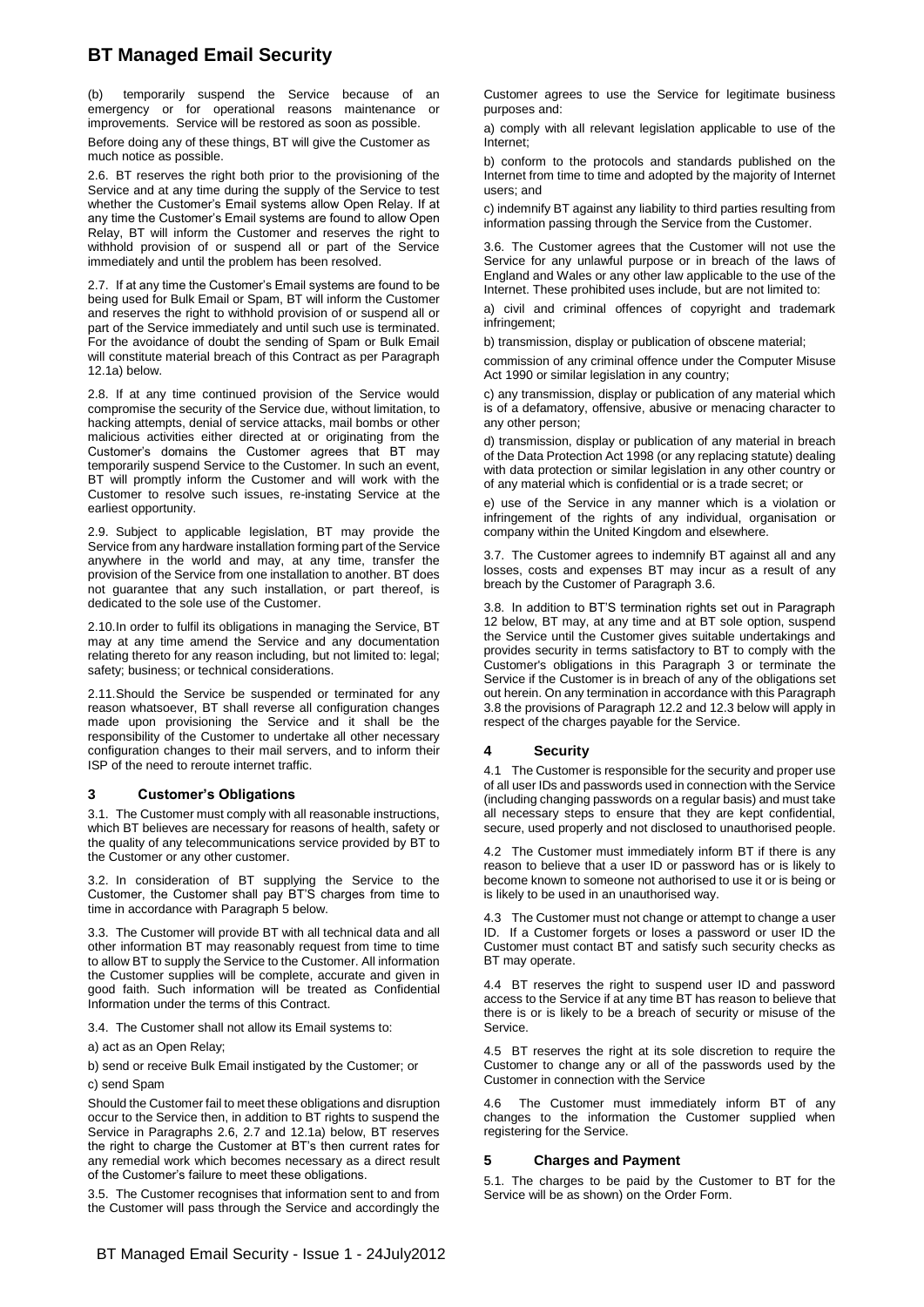5.2. BT will commence charging for the Service from the Operational Service Date.

5.3. Charges for the Service shall relate to the Registered Usage. The charges are applicable to normal use of the Service by Users. "Normal use" means that on average a User is unlikely to send or receive more than 200 emails per day on a regular basis. Where on average the Customer's Users send or receive more than 200 emails a day (calculated across the total number of Users over a period of not less than one month), BT reserves the right to increase the Registered Usage accordingly.

5.4. The Customer shall notify BT if at any time (during or after the Minimum Period) the number of Users being scanned exceeds the Registered Usage and BT will increase the Registered Usage accordingly. Additionally, BT will monitor the Customer's actual usage of the Service and if the actual number of Users being scanned exceeds the Registered Usage, BT will increase the Registered Usage accordingly. Where BT increases the Registered Usage, BT will at its sole option raise additional invoices and/or make adjustments to subsequent invoices to cover charges for the increase in Registered Usage on a pro-rata basis for the remaining part of the current invoicing period.

5.5. BT shall apply one-off charges for Customer requested Service configuration changes (including, but not limited to, changes to the Customer's domain names and IP addresses).

5.6. Changes in Registered Usage may be made in multiples of fifty (50) Users.

5.7. Outside the minimum period, BT may revise the charges on 28 days notice to the Customer.

5.8. The Customer will pay the charges within 28 days of the date of BT's invoice. BT may charge daily interest on late payments at a rate equal to 4% per annum above the base lending rate of HSBC Bank plc.

5.9. Unless otherwise stated in the Order Form or an Order Form Amendment, all charges will be invoiced and paid in Pounds Sterling. Value Added Tax or any other applicable in country sales or use tax, surcharge or like charge in a country where the Service is provided which is payable by the Customer will be added to BT's invoices as appropriate.

5.10.BT may, at any time, require the Customer to pay a deposit or provide a guarantee as security for payment of future bills.

5.11. Where the Customer requests BT to investigate a fault, and BT reasonably believes no fault exists or that the cause of the fault is outside the scope of this Service, and BT so advise the customer beforehand, BT reserves the right to charge the Customer for work carried out by BT unless the fault is subsequently found to be within the scope of the Service.

#### **6 Marketing**

6.1 The Customer agrees that BT may use the Customer's company name, logo and testimonial (if such testimonial is provided) in BT's promotional material and communications including, but not limited to, proposals, presentations, website and corporate brochure.

#### **7 Conditions of Sale**

7.1 The terms of this Contract shall apply to the provision of the Service. Any terms and conditions stated on the Customer's order shall be null and void unless expressly agreed to in writing by BT on its order acknowledgement.

#### **8 Limitation Of Liability**

8.1 BT accepts unlimited liability for death or personal injury resulting from its negligence. Paragraphs 8.2 and 8.3 do not apply to such liability.

8.2 BT is not liable to the Customer, either in contract, tort (including negligence) or otherwise for any direct or indirect loss of profits, business or anticipated savings, nor for any indirect loss or damage or for any destruction of data.

8.3 BT's liability to the Customer in contract, tort (including negligence) or otherwise in relation to this Contract is limited to £1 million for any one incident or series of related incidents and to £2 million for all incidents in any period of 12 months

8.4 Each provision of this Contract, excluding or limiting liability, operates separately. If any part is held by a court to be unreasonable or inapplicable, the other parts will continue to apply.

#### **9 Intellectual Property Rights**

9.1 The intellectual property rights in the Service and any hardware or software used in connection with the Service is and will at all times remain BT property or that of BT's licensors.

9.2 Where software is provided to enable the Customer to use the Service, BT grants the Customer a non-exclusive, nontransferable licence to use the software for that purpose.

9.3 The Customer will not, without BT's prior written consent, copy, decompile or modify the software, nor copy the manuals or documentation (except as permitted by law).

9.4 The Customer will sign any agreement reasonably required by the owner of the copyright in the software to protect the owner's interest in that software.

## **10 Intellectual Property Rights Indemnity**

10.1 BT will indemnify the Customer against any claims and proceedings arising from infringement of any intellectual property rights through BT's provision of the Service to the Customer. As a condition of this indemnity the Customer must:

a) notify BT promptly in writing of any allegation of infringement;

b) make no admission relating to the infringement;

c) allow BT to conduct all negotiations and proceedings in respect of such claims and give BT all reasonable assistance in doing so (BT will pay the Customer's reasonable expenses for such assistance); and

d) allow BT to modify or replace the Service or any item provided as part of the Service, so as to avoid the infringement, provided that the modification or replacement does not materially affect the performance of the Service.

10.2 If BT does not effect a modification or replacement under paragraph 10.1(d) or procure the right for Customer to continue using the Service, in each case within 90 days of the date it received notice of the infringement, then either party shall be entitled to terminate the Contract by giving 5 days written notice to the other.

10.3 The indemnity in paragraph 10.1 does not apply to infringements caused by the use of the Service in conjunction with other equipment, software or services not supplied by BT or to infringements caused by designs or specifications made by, or on behalf of, the Customer. The Customer will indemnify BT against all claims, proceedings and expenses arising from such infringements.

10.4 The limitations and exclusions of liability contained in paragraph 8 do not apply to this paragraph.

#### **11 Termination of this contract**

11.1 Unless otherwise specified in the Service Schedule, either party may terminate this Contract or the Service provided under it on 3 months written notice to the other.

11.2 If the Customer terminates this Contract or the Service at any time prior to the expiry of its Minimum Period (other than due to termination of this Contract under paragraph 11.3 or 11.4 or 11.5) or if BT terminates for the Customer's breach under section 12 before the relevant Minimum Period has expired, the Customer agrees to pay eighty (80) per cent of the monthly rental charges for each of the months remaining in the Minimum Period.

11.3 If the Customer exercises its right of termination under paragraph 11.1 within 14 days of receipt of notice of: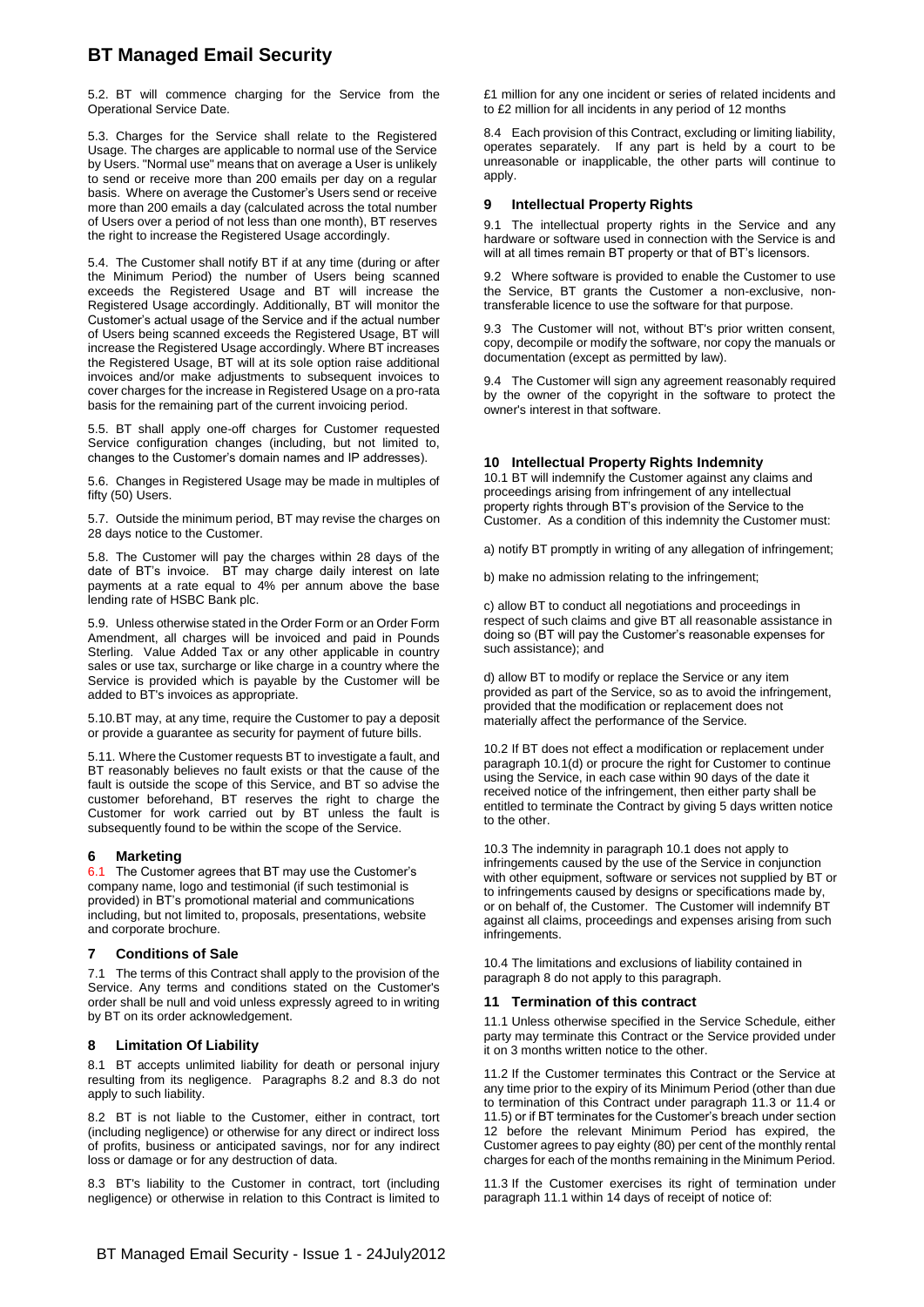a) BT materially changing the Conditions to the detriment of the Customer under paragraphs 2.5, or 18.2; or

b) BT increasing the total charges payable by the Customer for the Service during the Minimum Period by an amount exceeding 10% per year

then the Customer will not be liable to pay the increase in charges for such 14 day period or for the notice period in paragraph 11.1 and, further, will not be liable for the termination charges specified in paragraph 11.2.

11.4 The customer may terrminate this contract within thirty (30) days from the Operational Service Date. In the case of termination under this Sub-Paragraph 11.4, any amount already paid by the Customer,will be refunded by BT, and the customer will not be liable for the termination charges specified in paragraph 11.2.

11.5 If the Customer exercises its right of termination under paragraphs 10.2 or 14.3 then the Customer will not be liable for the termination charges specified in paragraph 11.2.

11.6 Termination of this Contract shall be without prejudice to any rights or liabilities accrued at the date of termination.

11.7 Upon termination:

a) BT shall be entitled to cancel the provision of Service to the Customer; and

b) all invoices become due and payable;

#### **12 Breaches of this contract**

12.1 Either party may terminate this Contract or the Service (or both)

a) immediately on notice, if the other commits a material breach of this Contract, which is capable of remedy, and fails to remedy the breach within a reasonable time of a written notice to do so; or

b) immediately on notice if the other commits a material breach of this Contract which cannot be remedied; or

c) on reasonable notice if the other party is repeatedly in breach of this Contract and fails to remedy the breach within a reasonable time of a written notice to do so; or

d) immediately on notice if the other is the subject of a bankruptcy order, or becomes insolvent, or makes any arrangement or composition with or assignment for the benefit of their creditors, or goes into voluntary (otherwise than for reconstruction or amalgamation) or compulsory liquidation, or a receiver or administrator is appointed over their assets, or if there is a change of control of the Customer, or if the equivalent of any such events under the laws of any of the relevant jurisdictions occurs to the other party.

12.2 If BT is entitled to terminate this Contract under paragraph 12.1, BT may, on giving prior notice where practicable, suspend the Service without prejudice to such rights. Where the Service is suspended under this paragraph the Customer must pay the charges for the Service until this Contract is terminated.

12.3 If this Contract or the Service is terminated by BT at any time prior to the expiry of the Minimum Period because of an event specified in paragraph 12.1 the Customer must pay BT, without prejudice to other rights BT may have, the termination charges specified in paragraph 11.2.

12.4 If either party delays in acting upon a breach of this Contract that delay will not be regarded as a waiver of that breach. If either party waives a breach of this Contract that waiver is limited to that particular breach.

#### **13 Confidentiality**

13.1 The parties will keep in confidence any information (whether written or oral) of a confidential nature (including software and manuals) obtained under this Contract and will not, without the written consent of the other party, disclose that information to any person (other than their employees or professional advisers, or in the case of BT, the employees of a BT Group Company, a BT Associate or BT's suppliers who need to know the information).

13.2 This paragraph 13 will not apply to:

a) any information which has been published other than through a breach of this Contract;

b) information lawfully in the possession of the recipient before the disclosure under this Contract took place;

c) information obtained from a third party who is free to disclose it; and

d) information which a party is requested to disclose and, if it did not, could be required to do so by law.

13.3 This paragraph 13 will remain in effect for 2 years after the termination of this Contract.

13.4 BT recognise and confirm that the content of all Emails sent to or received from the Customer by the Service is confidential. In the normal provision of the Service BT would not access, read or copy Emails or their attachments other than by electronic methods for the purposes of providing the Service. However, BT reserve the right to utilise the Virus-related content of such Email or its attachments solely for the purposes of:

a) maintaining and improving the performance and the integrity of the Service;

b) complying with all regulatory, legislative or contractual requirements; and

c) making available to licensors of the Service any information passing through the Service which may be of interest to the licensors solely for the purpose of further developing and enhancing the Service.

13.5 Where BT exercise the foregoing rights BT will use all reasonable endeavours to keep confidential all information received from the Customer or for the Customer in connection with the Service.

#### **14 Matters beyond the reasonable control of either party**

14.1 If either party is unable to perform any obligation under this Contract because of a matter beyond that party's reasonable control such as lightning, flood, exceptionally severe weather, fire, explosion, war, civil disorder, industrial disputes or acts of local or central Government or other competent authorities, or events beyond the reasonable control of that party's suppliers, that party will have no liability to the other for that failure to perform.

14.2 In the event of:

(a) a refusal or delay by a third party to supply a telecommunications service to BT and where there is no alternative service available at a reasonable cost; or

the imposition of restrictions of a legal or regulatory nature which prevent BT from supplying the Service

then BT will have no liability to the Customer for failure to supply the Service.

14.3 If any of the events detailed in paragraphs 14.1 or 14.2 continue for more than 3 months either party may serve notice on the other terminating this Contract.

#### **15 Dispute Resolution**

15.1 If a dispute arises between the parties to this Contract, the parties will use their reasonable endeavours to settle the dispute in accordance with the following procedures:

a) a dispute which has not been settled by the Customer's representative and the BT representative within 7 days of the matter being raised, may be escalated by either party to the first level by written notice to the other party;

b) if the dispute is not resolved at the first level within 7 days of escalation either party may refer the dispute to the second level.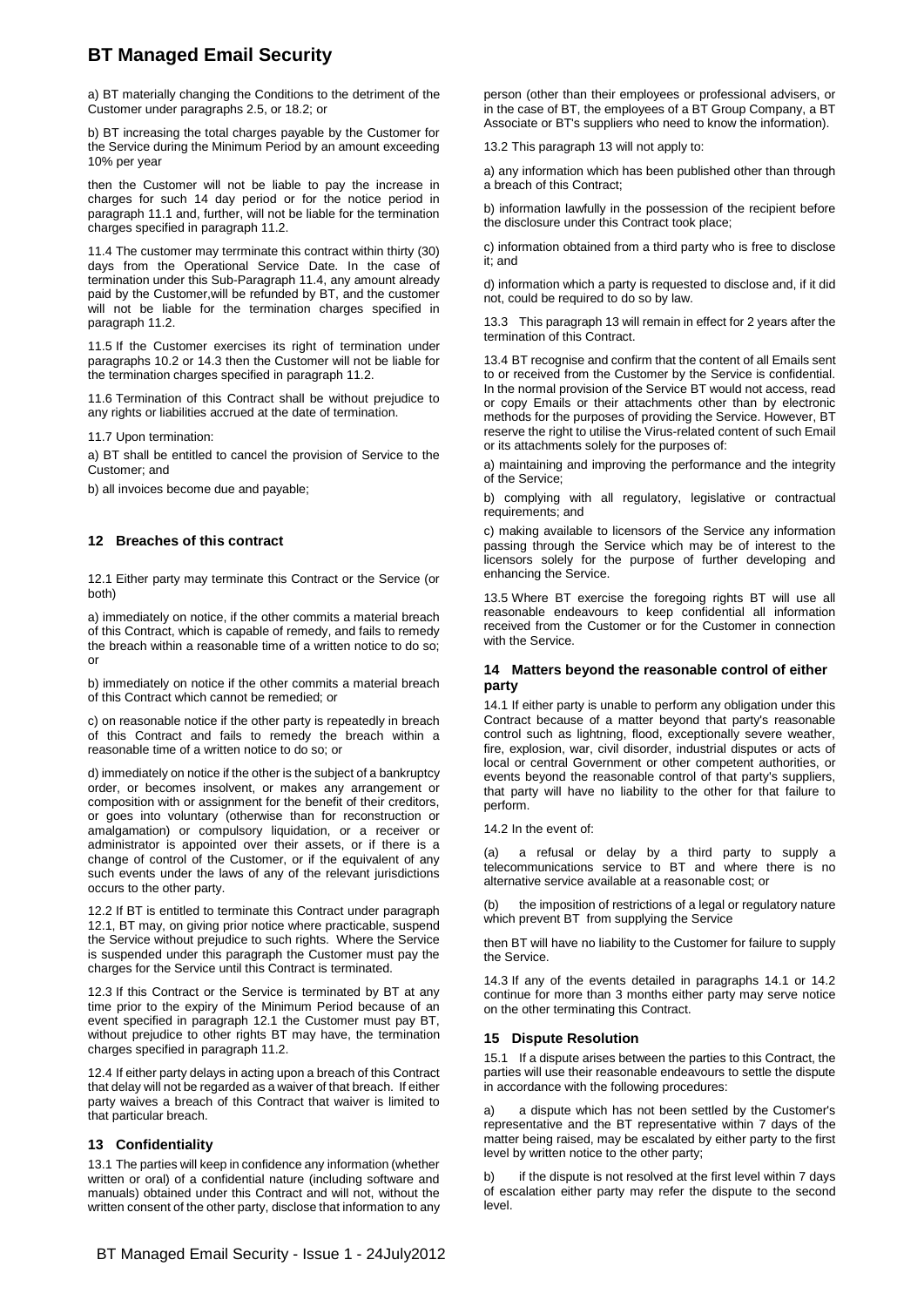The parties' representatives and the people to whom a dispute must be escalated at the first and second levels will be as notified to each other in writing, from time to time.

15.2 If a dispute is not resolved after the procedures set out in paragraph 15.1 have been followed then, if the parties agree, the dispute will be referred to a mediator:

the mediator will be appointed by agreement of the parties. In the event of a failure to agree within 3 days of a proposal by one party, the mediator will be appointed by the Centre for Dispute Resolution (CEDR);

b) within 14 days of the appointment of the mediator the parties will meet with the mediator in order to agree the procedure to be adopted for the negotiations;

all negotiations connected with the dispute will be conducted in confidence and without prejudice to the rights of the parties in any further proceedings;

if the parties reach agreement on the resolution of the dispute the agreement will be put in writing and once signed by the parties will be binding on them;

e) if the parties are not prepared to agree to the dispute being referred to a mediator, or fail to reach agreement within 2 months of the mediator being appointed then either party may exercise any remedy that it has under this Contract.

#### **16 Data Privacy and Regulation of Investigatory Powers**

16.1 The Customer shall take all necessary measures to ensure that it, and all its employees, are aware of any responsibilities they have in respect of data protection and privacy laws and/or regulations and as BT has no control or influence over the content of the Emails processed by the Service the Customer shall hold BT harmless for any claims by any party relating thereto.

16.2 As required by law, the Customer shall use all reasonable efforts to ensure it informs (for example via a banner message on Emails) those who use any communications system covered by the Service, that communications transmitted through such system maybe intercepted, and indicate the purposes of such interception. The Customer shall hold BT harmless from any claims from its employees, any third party and/or governmental agencies relating to such interceptions. The Customer shall not use, or require BT to use, any data obtained via the Service for any unlawful purposes.

#### **17 Export Control**

17.1 Provision of the Service to the Customer may be subject to export control law and regulations. BT does not represent that any necessary approvals and licences will be granted. The Customer will provide reasonable assistance to BT to obtain any necessary consents. If, through no fault of BT, any necessary consents are not granted, then BT can terminate this Contract or the provision of the Service under it (as appropriate) without any liability to the Customer.

17.2 The Customer agrees not to disclose or re-export to any country, directly or indirectly any BT Equipment or item provided with or as part of the Service, without complying with the export rules of the government of the country from which the disclosure or re-export is made.

#### **18 Changes to this contract**

18.1 (a)Except in the circumstances described in paragraphs 2.5 (a), 5.2 and 18.2 if either party wishes to vary this Contract including the specification of the Service it must notify the other party in writing, detailing the proposed change and the reason for it.

(b) The parties will discuss the proposed change.

(c) Within a reasonable time of receipt of a proposed change, or the date of the discussions under paragraph 18.1(b), the receiving party will notify the other party in writing whether the proposed change is feasible and the likely financial, contractual, technical or other effects of the proposed change.

Within a reasonable time of notification of the effects of a proposed change the receiving party will advise the other party whether it wishes this Contract to be amended to incorporate the change.

(e) Where the parties agree a change to this Contract it will be recorded on an Order Form Amendment and will form part of this Contract when signed by both parties.

18.2 Where this Contract is entered into in a country where BT is obliged by law or by its agreement with a public telecommunications operator to trade with all its customers for the Service on the same or particular terms then BT may amend this Contract on 28 days notice to the Customer and paragraph 18.1 will not apply.

#### **19 Transfer of Rights and Obligations**

19.1 Neither party may transfer its rights or obligations under this Contract, without the written consent of the other, except that BT may transfer its rights or obligations (or both) to a BT Group Company without the Customer's consent.

#### **20 Waiver**

20.1 The failure of a party to exercise or enforce any right under this Contract shall not be deemed to be a waiver of that right nor operate to bar the exercise or enforcement of it at any time or times thereafter.

#### **21 Entire Agreement**

21.1 This Contract contains the whole agreement between the parties and supersedes all previous written or oral agreements relating to its subject matter.

21.2 The parties acknowledge and agree that:

(a) they have not been induced to enter into this Contract by any representation, warranty or other assurance not expressly incorporated into it; and

in connection with this Contract their only rights and remedies in relation to any representation, warranty or other assurance are for breach of this Contract and that all other rights and remedies are excluded.

21.3 The provisions of paragraphs 21.1 and 21.2 shall not affect the parties rights or remedies in relation to any fraud or fraudulent misrepresentation

21.4 A person who is not a party to this Contract has no right under the Contracts (Rights of Third Parties) Act 1999 to enforce any term of this Contract but this does not affect any right or remedy of a third party which exists or is available apart from that Act.

#### **22 Severability**

22.1 If any provision of the Contract shall be held to be invalid, illegal or unenforceable for any reason by any court of competent jurisdiction, such provision shall be severed from the Contract and the remaining provisions shall continue in full force and effect as if this Contract had been executed with the invalid, illegal or unenforceable provisions omitted and the parties shall promptly negotiate a replacement.

#### **23 Notices**

23.1 Notices given under this Contract must be in writing and may be delivered by hand or by courier, or sent by first class post to the following addresses:

(a) to BT at the address of the BT office shown on the Order Form or any alternative address which BT notifies to the Customer;

to the Customer at the address to which the Customer asks BT to send invoices, the address of the Site or, if the Customer is a limited company, its registered office.

23.2 A notice shall be duly served:

if delivered by hand or by courier, at the time of delivery; and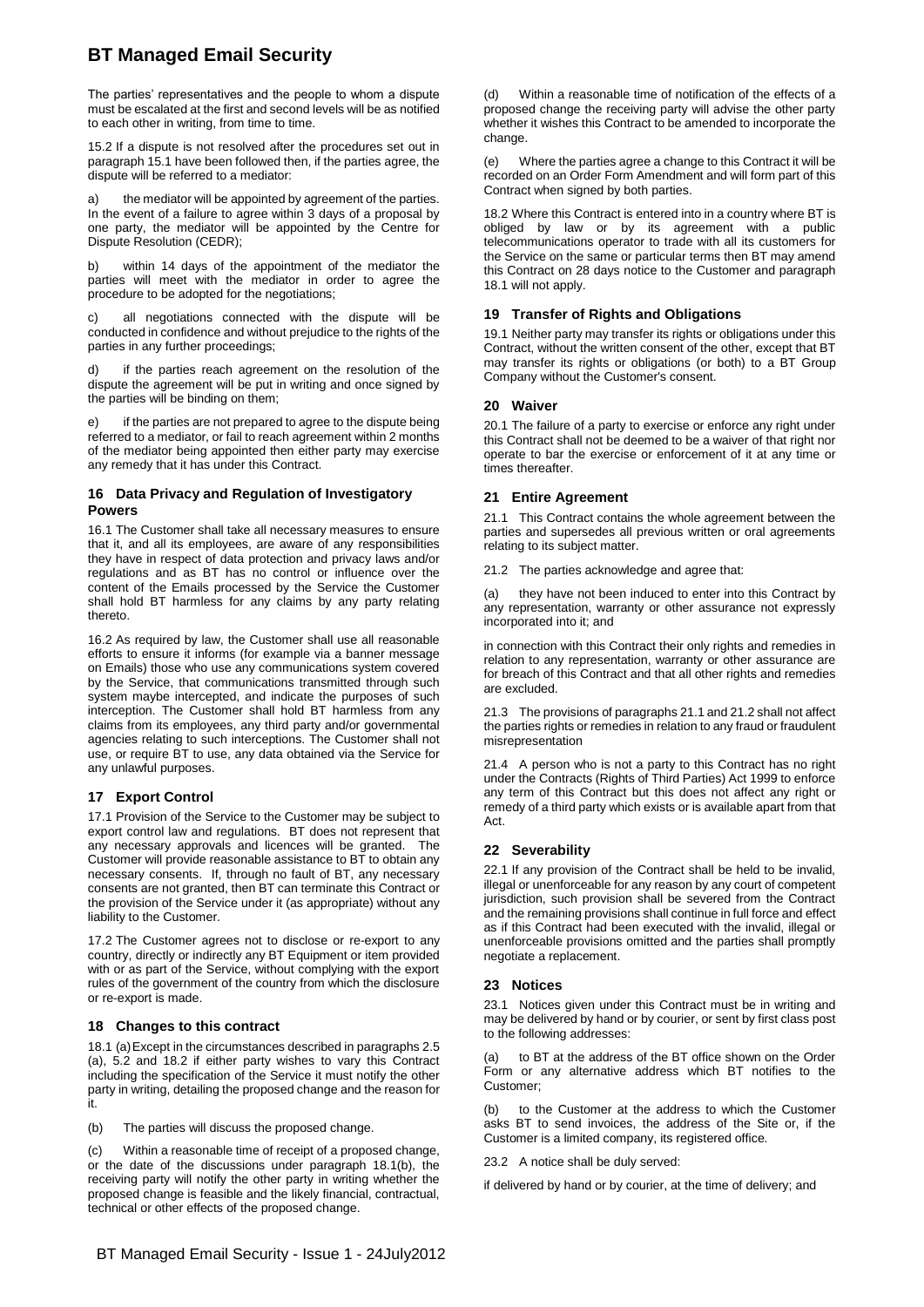if sent by first class post, three working days after the date of posting.

#### **24 Governing Law and Jurisdiction**

24.1 This Contract shall be governed by and construed in accordance with the laws of England and Wales and each party submits to the exclusive jurisdiction of the English Courts.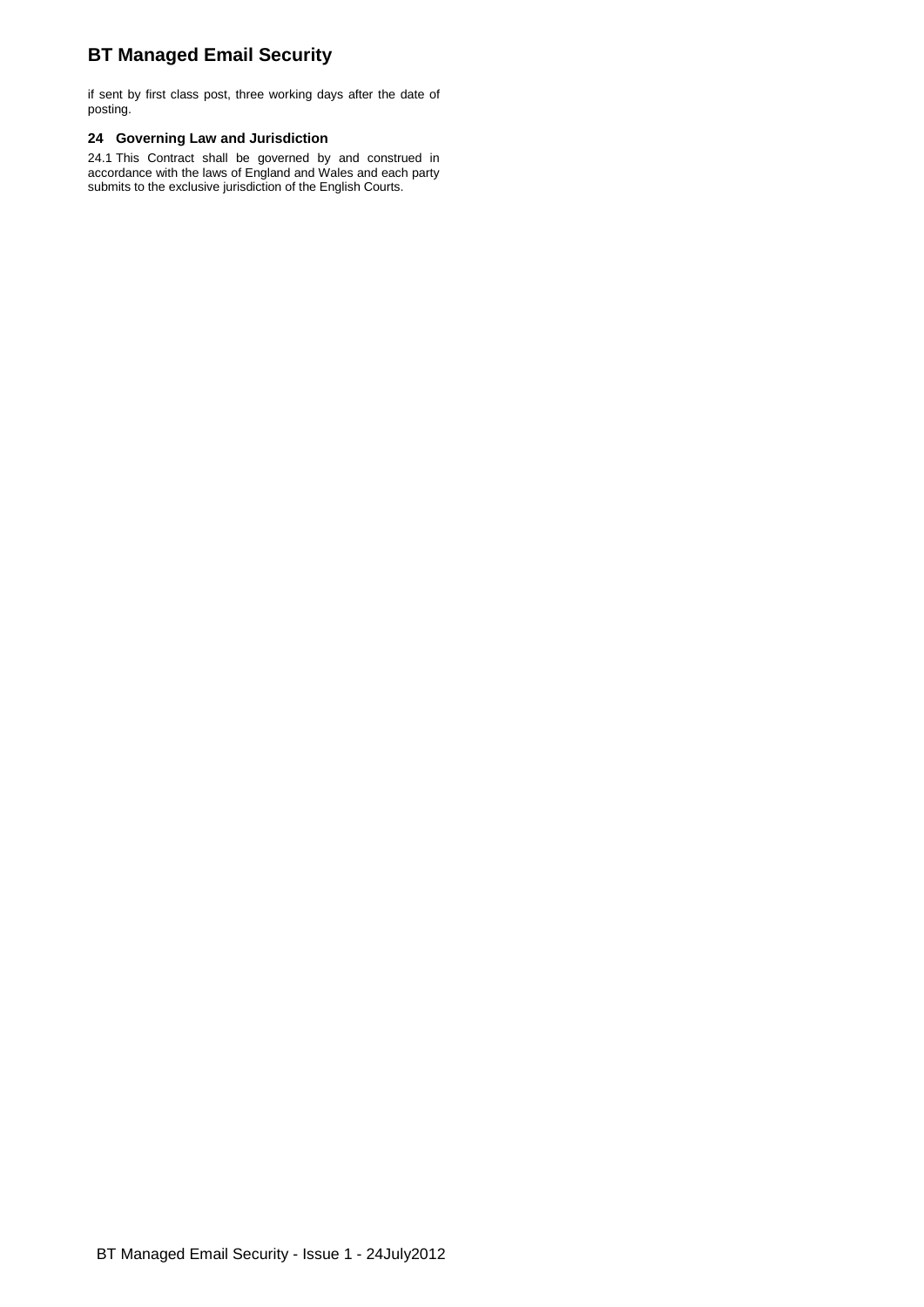## **Schedule 1 Service Schedule - General**

#### **1. Introduction**

BT is a Telecommunications and Managed Services Provider which includes services offering internet-level Email and Web security.

The Service is managed on a twenty-four (24) hours/day by seven (7) days/week basis. The Service is monitored for hardware availability, service capacity and network resource utilisation. Regular adjustments are made to the Service to ensure its optimum efficiency is maintained.

The Service is available to Customers who are permanently connected to the Internet with a fixed IP address. It cannot be provided to Customers who's Email systems are connected to the Internet via dial-up or ISDN lines or whose IP address is dynamically allocated.

#### **2 Management**

For all incoming Email the IP reputation of the sender is ascertained. Email originating from a disreputable source (such as a spammer) will be slowed down to minimise network capacity impact. The Customer's inbound Email may be scanned using a number of different detection methods to determine whether or not it is Spam. If an inbound Email is suspected as being Spam, one of a number of actions will be taken depending on the configuration options selected by the Customer. The configuration options are listed in Paragraph 3.2 of Appendix 3 below and are accessible by the Customer through ClientNet.

Wherever possible, Planned Maintenance will be carried out without affecting the Service. This will generally be achieved by carrying out Planned Maintenance during periods of anticipated low traffic and by carrying out Planned Maintenance on part, not all, of the network at any one time. During Planned Maintenance periods the traffic may be diverted round sections of the network not undergoing maintenance in order to minimise disruption to the Service.

Where emergency maintenance is necessary and is likely to affect the Service, BT will endeavour to inform the affected parties and will post an alert message on ClientNet as soon as possible and in any case within one (1) hour of the start of the emergency maintenance.

#### **3 ClientNet**

An integral part of the Service is the internet-based configuration, management and reporting tool called ClientNet. ClientNet is made available to the Customer via a secure password protected login which should not be disclosed to a third party. ClientNet provides the facility for the Customer to view data and statistics on their use of the Service and offers a number of configuration and management facilities.

#### **4 Fault reporting**

BT will on a twenty-four (24) hours/day by seven (7) days/week basis:

a) receive reports from the customer relating to problems with the Service; and

b) liaise with the Customer to resolve such problems.

BT will endeavour to answer 85% of calls within thirty-five (35) seconds and the remaining 15% of calls within sixty (60) seconds.

BT will use reasonable endeavours to respond to problems and enquiries in accordance with the following timescales:

| <b>Priority Level</b> | Definition                                                                                             | Response<br>Target                       |
|-----------------------|--------------------------------------------------------------------------------------------------------|------------------------------------------|
| Critical              | Loss of Service that<br>cannot be<br>circumvented                                                      | Responded to<br>within 2 hours           |
| Major                 | Loss of Service that<br>can be<br>circumvented,<br>partial loss of<br>Service or Service<br>impairment | Responded to<br>within 4 hours           |
| Minor                 | <b>Potentially Service</b><br>affecting                                                                | Responded to<br>within 1<br>working day  |
| Information           | Non-Service<br>affecting<br>information request                                                        | Responded to<br>within 2<br>working days |

#### **5 Customer Service**

BT will provide customer service during Normal Working Hours to:

a) receive and process orders for provisioning the Service; b) receive and process requests for modifications to the operational aspects of the Service; and c) respond to billing and invoicing queries.

Unless stated otherwise in the relevant Service Description, on receipt of a fully completed and actionable order or Service Change Request, the BT Customer Service team will aim to provision the Service within three (3) Normal Working Days, providing all the phases of technical due diligence have been completed.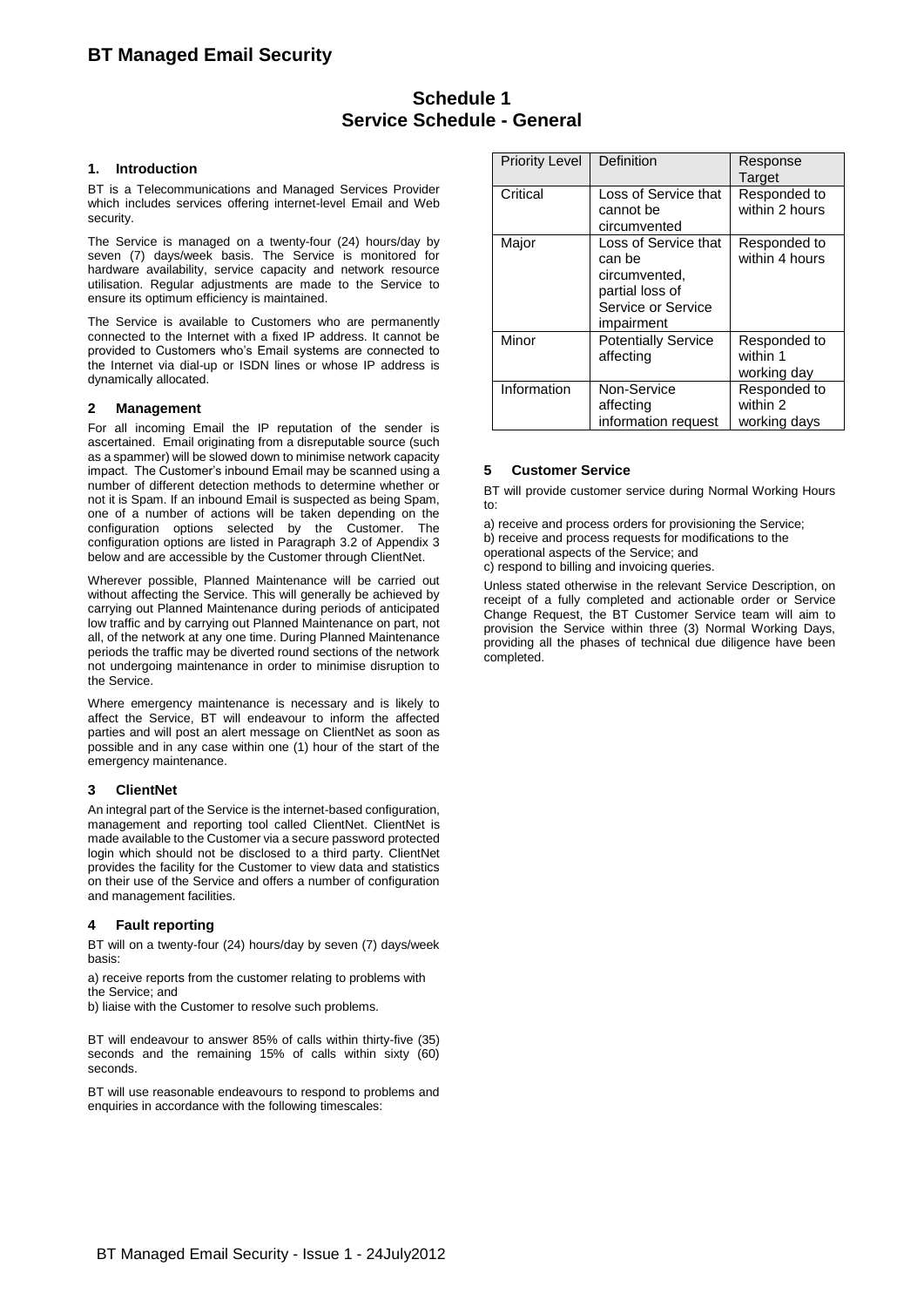## **Schedule 2 Service Schedules (Service Specific)**

### **Appendix 1 Email Anti-Virus Service**

#### **1. Overview**

The Email Anti-Virus service ("Email AV") is BT's internet-level Email Virus scanning service. The Customer's inbound and outbound Email including all attachments, macros or executables are directed through the Email AV service using DNS and MX record settings.

Email and attachments are electronically routed via the BT Managed Email Security scanning Towers and digitally examined. The Email and attachments are scanned by multiple industry leading anti-virus products and proprietary technology.

#### **2 Alert Messages**

If a Customer's inbound Email or attachments are found to contain a Virus, an automatic alert may, if selected by the Customer, be despatched to the sender and intended recipient by way of notification. With a Customer's outbound Email the Service may notify the sender only and not the intended recipient. User notifications may also be sent to an Email administrator in both cases. The infected Email is forwarded to a secure server pending automatic destruction after seven (7) days, provided that it is not transported as a mass mailer virus, in which case it will be deleted immediately.

In the case of a major breakout of a new Virus, an alert message will be posted on ClientNet.

#### **3 Configuration**

ClientNet can be used for customising banner texts, releasing Virus-infected Email and setting maximum Email sizes.

#### **4 Releasing a Virus-Infected Email**

<span id="page-7-0"></span>Where a Virus-infected Email is shown to be releasable, it can be released from the secure server using ClientNet. The Email will be released either to the first address of the original recipient list or to a specified address previously notified to BT and logged by BT in ClientNet (Note: these addresses may be group Email names or aliases in which case the Email will be released to all addressees in the group or alias). Optionally the Virus-infected Email may be released to an alternative address by BT on receipt of the appropriate Release Authorisation Form. BT will only act on requests authorised by Customers to forward Virusinfected Email. BT will not return Virus-infected Email to the sender. BT will not forward Virus-infected Email to third parties. Certain Virus-infected Emails sent to the customer are not releasable due to them containing a Virus which is particularly infectious or damaging. These are shown on ClientNet as being not releasable.

#### **5 Email AV Terms and Conditions**

The Customer agrees to indemnify BT against all and any losses, costs and expenses BT may incur as a result of the intentional release of a Virus-infected Email under Paragraph [0](#page-7-0)  [above.](#page-7-0)

If requested to release a Virus-infected Email, BT will release it within eight (8) Normal Working Hours of receipt of a duly authorised release request.

### **Appendix 2 Email Image Control Service**

#### **1. Overview**

The Email Image Control service ("Email IC") is BT'S internetlevel Email anti-porn service which is designed to detect pornographic images contained in image files.

#### **2 Service Description**

The Customer's inbound and outbound Email can be scanned using Image Composition Analysis (ICA) for pornographic images contained in image files attached to Email.

If a Customer's inbound or outbound Email is suspected to contain a pornographic image, one of a number of actions will be taken depending on the configuration options selected by the Customer.

#### **3 Configuration**

On receipt of a fully completed and accepted order, BT will enable Email IC for the Customer. Initially Email IC will be enabled for each of the Customer's domains. The Customer is responsible for setting the configuration options for Email IC for each domain according to the Customer's needs. The Customer configures Email IC using ClientNet.

Options are available for specifying the level of detection sensitivity. Sensitivity can be set to High, Medium or Low. These settings are particularly subjective, however, as a guide more images will be suspected to be pornographic at High sensitivity and fewer images will be suspected to be pornographic at Low sensitivity.

Options are available for defining the actions to be taken on detecting a suspected pornographic image. These options may be set independently for inbound and outbound Email and should be set in line with the Customer's existing Acceptable Computer Use Policy (or its equivalent). These options are:

a) log suspected Email (provides statistics viewable via ClientNet)

b) tag suspected Email within the header (for inbound Email only)

c) copy suspected Email to a pre-defined Email address

d) redirect suspected Email to a pre-defined Email address

e) delete suspected Email.

#### **4 Reporting**

If the chosen options in Paragraph 3 of this Appendix are to redirect or delete Email containing a suspected pornographic image, then an automatic alert will be despatched to the sender. If the Email is inbound to the Customer an automatic alert is also sent to the intended recipient.

Reporting on the effectiveness of Email IC is provided through ClientNet where statistics are available on the numbers of inbound and outbound Emails suspected of containing pornographic images. ClientNet may be configured to generate reports which are sent by Email to the Customer on a weekly or monthly basis.

#### **5 Email IC Terms and Conditions**

NO PORNOGRAPHIC IMAGE DETECTION SOFTWARE CAN GUARANTEE A 100% DETECTION RATE AND THEREFORE BT CAN ACCEPT NO LIABILITY FOR ANY DAMAGE OR LOSS RESULTING DIRECTLY OR INDIRECTLY FROM ANY FAILURE OF THE SERVICE TO DETECT A PORNOGRAPHIC IMAGE OR FOR WRONGLY IDENTIFYING AN IMAGE AS SUSPECTED TO BE PORNOGRAPHIC WHICH PROVES SUBSEQUENTLY NOT TO BE SO. Furthermore the Customer agrees to indemnify BT for any damages (including reasonable costs) that may be awarded to any third party in respect of any claim or action arising out of delivery or non-delivery of any suspected pornographic or non-pornographic image except where such claim arises due to BT breach of contract or negligent act or omission.

It may not be possible to scan attachments with content which is under the direct control of the sender (for example, password protected and/or encrypted attachments).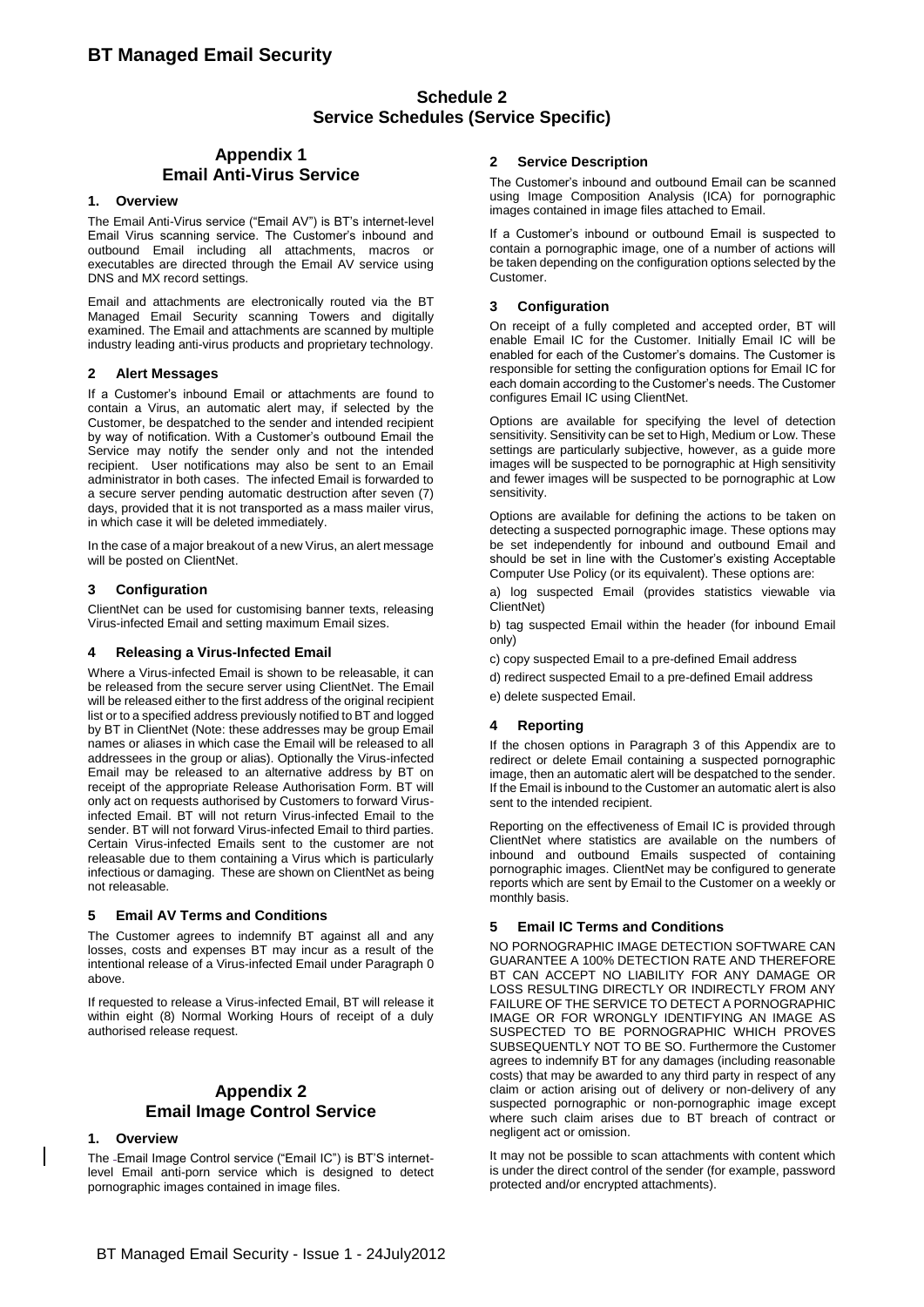Email IC is not able to scan for pornographic images embedded in other documents.

BT emphasises that the configuration of Email IC is entirely in the control of the Customer. Email IC is intended to be used solely to enable the Customer to enforce an existing, effectively implemented Acceptable Computer Use Policy (or its equivalent). In certain Countries it may be necessary to obtain the consent of individual personnel and so BT advises the Customer to always check their local legislation prior to deploying Email IC. BT can accept no liability for any civil or criminal liability that may be incurred by the Customer as a result of the operation of Email IC. The Customer recognises that the definition of what does and what does not constitute a pornographic image is subjective. The Customer should take this into consideration when configuring the Service.

If the Customer releases or requests the release of a Virusinfected Email, the released Email will not be scanned by Email IC prior to release.

### **Appendix 3 Email Anti Spam Service**

#### **1. Overview**

The Email Anti-Spam service ("Email AS") is BT's internet-level Email Anti-Spam service which is designed to protect the Customer from unsolicited or unwanted Email.

#### **2 Service Description**

A private approved senders list may be compiled by the Customer. If this detection method is selected and an incoming Email is received from an approved senders listed domain, it will automatically bypass any other selected Spam detection methods.

A private blocked senders list may be compiled by the Customer. If this detection method is selected and an incoming Email is received from a blocked sender listed domain an action will be taken as defined by the configuration options in Paragraph [0 below.](#page-8-0)

A number of public blocked senders lists may be used. If any of these detection methods are selected and an incoming Email is received from a domain listed on one of the selected public blacklists an action will be taken as defined by the configuration option in Paragrap[h 0 below.](#page-8-0)

If the Email has not been deleted as a result of being blocked as above and the signaturing system is selected and the action that would be taken as a result of detecting the Email as Spam is more severe than that already selected as a result of blocked senders list detection, the Customer's inbound Email is scanned using the signaturing system. If an Email is detected by this method as being Spam then action will be taken as defined by the configuration options in Paragraph [0 below.](#page-8-0) This action will supersede any less severe action previously allocated by any of the blocked senders list methods.

If the Email has not been deleted as a result of the preceding processes and heuristics detection is selected and the action that would be taken as a result of detecting the Email as Spam as configured by the Customer is more severe than that already selected as a result of detection by the preceding processes, the Customer's inbound Email is scanned using heuristics scanning. If an incoming Email is heuristically detected as being Spam action will be taken as defined by the configuration options in Paragraph [0 below.](#page-8-0) This action will supersede any less severe action previously allocated by any of the preceding methods.

Blocked senders/approved senders lists provided by BT are given as examples only.

### **3 Configuration**

On receipt of a fully completed and accepted order, BT will enable Email AS for the Customer. Initially Email AS will be enabled for each of the Customer's domains. The Customer is responsible for setting the configuration options for Email AS for each domain according to the Customer's needs. The Customer configures Email AS using ClientNet.

<span id="page-8-0"></span>Options are available for specifying the actions to be taken should an Email be suspected as being Spam. These options, listed below, are selectable for each of the available detection methods:

a) tag suspected Email within the header

b) tag suspected Email within the subject line;

c) redirect suspected Email to a pre-defined Email address (which must be on a domain being scanned by the Service);

d) delete suspected Email; e) Spam Quarantine.

#### **4 Spam Quarantine Service Description**

If the Customer configures Spam Quarantine for a domain, each User's Spam Quarantine account will be set up automatically upon the first time that suspected Spam is identified by the Email AS service and the User will automatically receive an Email notification.

Spam Quarantine is accessed by the User via the Spam Manager interface.

Suspected Spam can be stored for a maximum of fourteen (14) days after which it will be automatically deleted.

If Spam Quarantine is not able to accept Email the suspected Spam will be tagged and sent to the recipient.

#### **5 Spam Quarantine Configuration**

The Customer configures Spam Quarantine via ClientNet.

The User may at any time select one of the following notification options:

- a) Notifications to be received daily;
- b) Notifications to be received at various frequencies;
- c) Notifications not to be received.

The following release options are available through Spam Manager:

- a) Delete Email;
- b) Release Email to original recipient address;
- c) Review text of Email.

In order to utilise Spam Quarantine the Customer must have registered an Address Validation list with BT. The Address Validation list comprises all valid Email addresses utilised by the Customer. Any recipient address not on the list is deemed invalid and Email will not be delivered to that address.

Through ClientNet a Customer may control other aspects of Spam Manager:

- a) Automated or manual notification policy;
- b) Setup of summary notifications;
- c) Default language settings;
- d) Approved senders list requests;
- e) preset alias emails and
- f) specialised Users (eg Quarantine Administrators).

#### **6 Reporting**

Reporting on the effectiveness of Email AS is provided through ClientNet. ClientNet may be configured to generate reports which are sent by Email to the Customer on a weekly or monthly basis.

#### **7 Email AS Terms and Conditions**

NO ANTI-SPAM SOFTWARE CAN GUARANTEE A 100% DETECTION RATE AND THEREFORE BT CAN ACCEPT NO LIABILITY FOR ANY DAMAGE OR LOSS RESULTING DIRECTLY OR INDIRECTLY FROM ANY FAILURE OF THE SERVICE TO DETECT SPAM OR FOR WRONGLY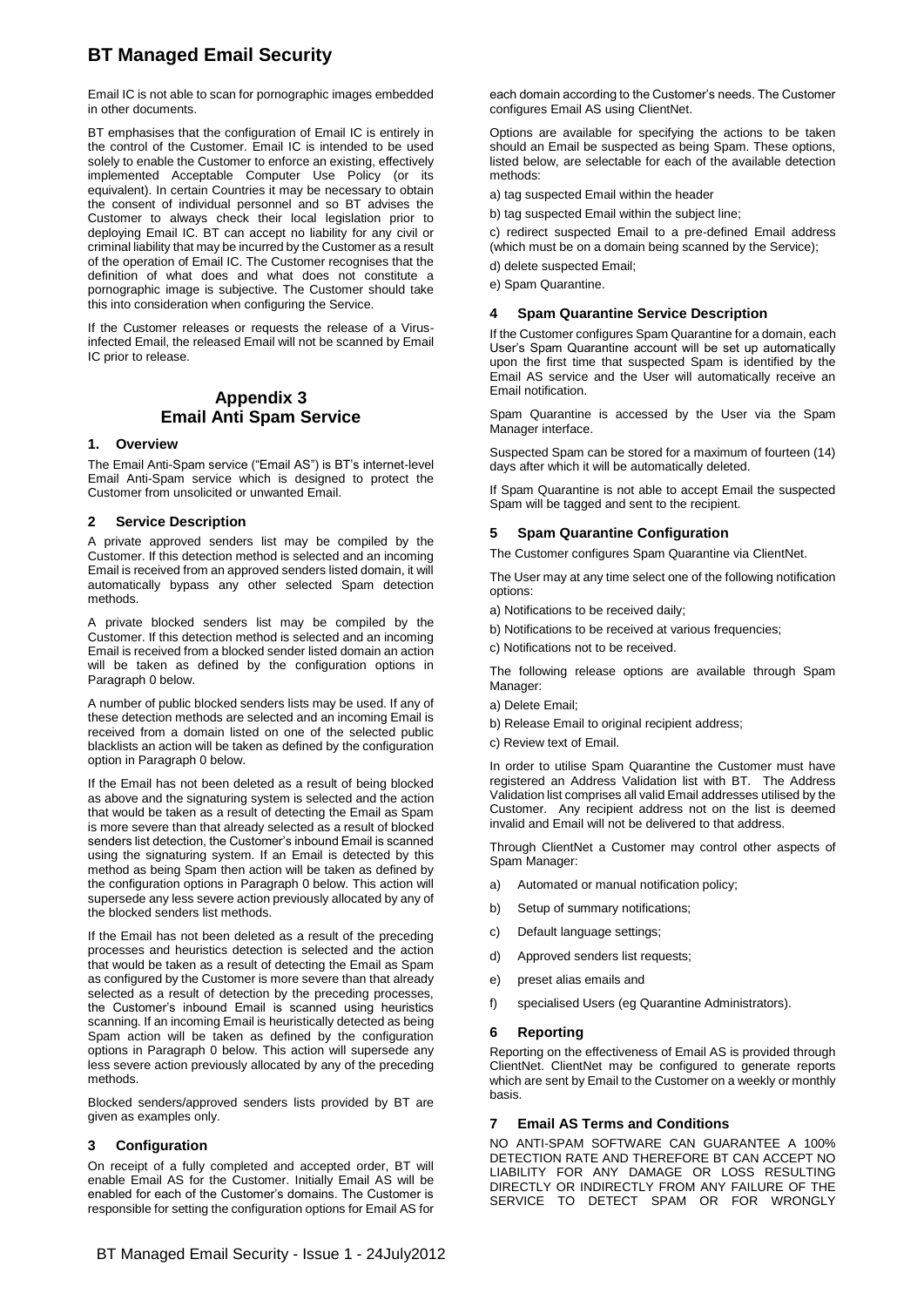IDENTIFYING AN EMAIL SUSPECTED AS BEING SPAM WHICH PROVES SUBSEQUENTLY NOT TO BE SO. Furthermore the Customer agrees to indemnify BT for any damages (including reasonable costs) that may be awarded to any third party in respect of any claim or action arising out of delivery or non-delivery of any item suspected as being Spam except where such claim arises due to BT breach of contract or negligent act or omission.

BT emphasises that the configuration of Email AS is entirely in the control of the Customer. BT recommends that the Customer has an Acceptable Computer Use Policy (or its equivalent) in place. In certain Countries it may be necessary to obtain the consent of individual personnel and so BT advises the Customer to always check their local legislation prior to deploying Email AS. BT can accept no liability for any civil or criminal liability that may be incurred by the Customer as a result of the operation of Email AS.

### **Appendix 4 Email Content Control Service**

#### **1. Overview**

Email Content Control ("Email CC") is BT's content control service designed to enable the Customer to configure their own rule based filtering strategy in line with their Acceptable Use Policy (or its equivalent) in relation to Email.

#### **2 Service Description**

Content Control allows a Customer to build a collection of rules upon which incoming and outgoing Email is filtered in accordance with the service description contained in this Schedule 1. A rule is an instruction set up by the Customer which is used to identify a particular format of message/attachment or content which has prescribed to it a particular course of action to be taken in relation to the Email.

#### **3 Configuration**

On receipt of a signed Amendment BT will enable Content Control for each of the Customer's applicable domains. The Customer is responsible for implementing the configuration options for Content Control for each domain according to the Customer's needs. The Customer configures Content Control via ClientNet.

The Customer may configure rules on a 'per domain', 'per group' or 'individual' basis.

Changes made by the Customer to the rules will become effective within 24 hours of such change being made.

Options are available for defining the action to be taken upon detecting a suspected Email. These options may be set independently for inbound and outbound Email and should be set in line with the Customer's existing Acceptable Use Policy (or its equivalent). These options are:

a) Block and delete suspected Email;

b) Tag (if inbound) and redirect suspected Email to administrator;

c) Tag (if inbound) and copy suspected Email to administrator;

d) Tag (if inbound) header of suspected Email;

e) Compress Email attachments;

f) Log only to ClientNet statistics.

g) Tag in the subject line

#### **4 Reporting**

Through ClientNet a Customer will be able to review the results of their rules in the form of daily, weekly, monthly and annual summaries organised by both rule and by User.

Reports containing service activity logs can be generated on a weekly or monthly basis and emailed to the Customer upon request.

#### **5 Content Control Support**

This Service includes:

a) Walk through of the Content Control interface including a Service description and Q&A session;

b) Normal Working Hours support of core Service. **Note:** this does not include any analysis of the effectiveness of rules. User Guide.

#### **6 Content Control Terms and Conditions**

Suggested word lists and template rules supplied by BT contain words which may be considered offensive. The Customer agrees to indemnify BT against any damages (including reasonable costs) that may be awarded to any third party (including any employee of the Customer) in respect of any claim or action arising out of supply to the Customer of such word lists or rules.

Customer accepts and agrees that BT may compile and publish default word lists using words obtained from the Customers' custom word lists.

The Customer recognises that if Content Control is used in conjunction with the quarantine action of the Anti-Spam service, this may result in suspected Spam being quarantined before it has been filtered by the Content Control service.

BT EMPHASISES THAT THE CONFIGURATION OF CONTENT CONTROL IS ENTIRELY UNDER THE CONTROL OF THE CUSTOMER AND THAT THE ACCURACY OF SUCH CONFIGURATION WILL DETERMINE THE ACCURACY OF THE CONTENT CONTROL SERVICE, THEREFORE BT CAN ACCEPT NO LIABILITY FOR ANY DAMAGE OR LOSS RESULTING DIRECTLY OR INDIRECTLY FROM ANY FAILURE OF THE SERVICE TO DETECT OR WRONGLY IDENTIFY AN EMAIL CONTAINING SUSPECTED CONTENT WHICH PROVES SUBSEQUENTLY NOT TO BE SO. Furthermore the Customer agrees to indemnify BT for any damages (including reasonable costs) that may be awarded to any third party in respect of any claim or action arising out of delivery or non-delivery of any Email scanned by Content Control.

BT recommends that the Customer has an Acceptable Computer Use Policy (or its equivalent) in place governing its Users' use of Email and that any template rules supplied by BT support such policy. In certain countries it may be necessary to obtain the consent of individual personnel and so BT advises the Customer to always check their local legislation prior to deploying Content Control. BT can accept no liability for any civil or criminal liability that may be incurred by the Customer as a result of the operation of Content Control.

#### **Appendix 5**

#### **Volume Mail Service**

#### **1 Overview**

The Volume Mail Service is designed to scan Customer's inbound and outbound volume mail

#### **2 Volume Mail Terms And Conditions**

A Customer's Volume Mail must be made up of confirmed, optin solicited recipients only. The Customer shall, upon BT's request and subject to applicable legislation, provide evidence of such confirmations. This confirmation should be provided within a reasonable period of time from the date of BT's request;

The size of each Volume Mail including attachments must not exceed 500 kilobytes;

The 'Recipients' box on each single Volume Mail must not contain over five hundred (500) Email addresses;

The Customer must operate an effective list management system including the prompt removal of invalid and subscription cancellation email addresses;

The Customer must receive the Email Anti Virus Service for its standard Email;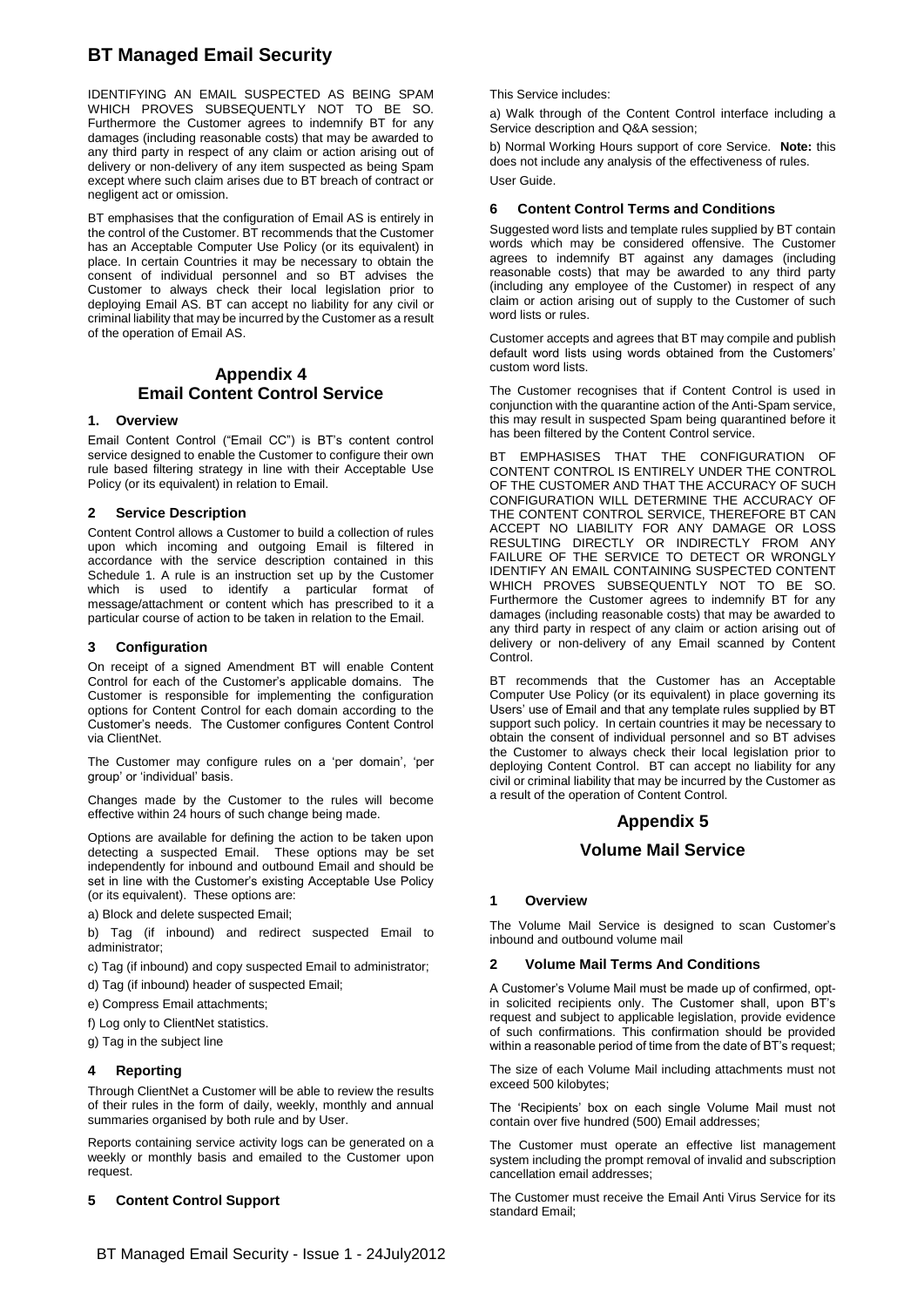The Customer's Volume Mail must originate from or be directed towards a separate domain to their standard Email enabling the Volume Mail to be pointed towards a specially provisioned Control Tower;

The default outbound banner shall notify the recipient that the Volume Mail has been virus scanned.

If the Customer subscribes to bands that allow greater than 250,000 reciepients per month, the Customer must send or receive Volume Mail in batches of no more than 250,000 recipients per day;

The Customer recognises and accepts that the sending of Volume Mail is likely to have a varying effect on the flow of Email traffic. Such effects are outside of the control of BT and for this reason BT cannot guarantee service levels;

If at any time (i) the Customer's Email systems are blacklisted, or (ii) the Customer causes the BT systems to become blacklisted due to the sending of Spam, or (iii) the Customer fails to meet any of the obligations set out in this Clause, BT reserves the right at its sole discretion to withhold provision of, suspend or terminate all or part of the Service to the affected Customer immediately.

## **Appendix 6 Web Anti Virus and Anti Spyware Service**

#### **1. Overview**

Once the relevant configuration changes are made requests for Web pages and attachments are electronically routed via the Web Anti Virus and AntiSpyware Service ("WebAVAS") and digitally examined for viruses and spyware.

#### **2 Service Description**

The Customer's external HTTP and FTP-over-HTTP requests including all attachments, macros or executables are directed through the Service. Other content routed though HTTP (for example streaming media ) can also be passed through the Service but shall not be scanned.

WebAVAS will scan the first 50Mb of each file transfer. Where files are downloaded that exceed 50Mb in size, the initial 50Mb will be scanned and the remainder passed through if no infections are found in the initial 50Mb.

Outbound communications passing through the proxy shall be examined to determine if it represents Spyware communication. Where this is identified it shall be blocked.

#### **3 Configuration**

The configuration settings required to direct this external traffic via the Service are made and maintained by the Customer and are dependent on the Customer's technical infrastructure. The Customer should ensure that internal HTTP/FTP-over-HTTP traffic (e.g. to the corporate intranet) is not directed via the Service. Where the Customer has Internet services that mandate a direct connection rather than via a proxy, it is the responsibility of the Customer to make the necessary changes to their own infrastructure to facilitate this.

Access to the Service is restricted via Scanning IP i.e. the IP address(es) from which the Customer's web traffic originates. The Scanning IPs are also used to identify the customer and dynamically select customer-specific settings. Where the IP address of the originating user is concealed via Network Address Translation, Proxy Server or otherwise, this service will not be able to distinguish between individual users for the purposes of applying policies or providing reports.

WebAVAS will scan as much of the Web page and its attachments as possible. It may not be possible to scan certain Web pages, content or attachments (for example, password protected). Attachments specifically identified as unscannable will be blocked. Streamed and encrypted traffic (i.e. Streaming

Media and/or HTTPS/SSL) cannot be scanned and will be passed through WebAVAS unscanned.

#### **4 Alerts**

If a Customer's Web page or attachments are found to contain a Virus or Spyware (or deemed unscannable, bar SSL traffic), then access to that Web page or attachment is denied and the Internet user will be displayed an automatic alert Web page in accordance with the specification below. In rare cases, and where one or more elements of the requested content is blocked, it may not be possible to display the alert Web page, but access to the infected page or attachment will still be denied.

#### **5 General Terms and Conditions**

NO WEB SCANNING SOFTWARE CAN GUARANTEE A 100% DETECTION RATE AND THEREFORE BT CAN ACCEPT NO LIABILITY FOR ANY DAMAGE OR LOSS RESULTING DIRECTLY OR INDIRECTLY FROM ANY FAILURE OF WebAVAS TO DETECT VIRUSES OR SPYWARE OR FOR WRONGLY IDENTIFYING VIRUSES OR SPYWARE. Furthermore the Customer agrees to indemnify BT for any damages (including reasonable costs) that may be awarded to any third party in respect of any claim or action arising out of delivery or non-delivery of any web page suspected as containing a virus except where such claim arises due to BT breach of contract or negligent act or omission.

BT emphasises that the configuration of WebAVAS is entirely in the control of the Customer. The services described in this Appendix are intended to be used solely to enable the Customer to enforce an existing, effectively implemented Acceptable Computer Use Policy (or its equivalent). In certain Countries it may be necessary to obtain the consent of individual personnel and so BT advises the Customer to always check their local legislation prior to deploying WebAVAS. BT can accept no liability for any civil or criminal liability that may be incurred by the Customer as a result of the operation of WebAVAS.

### **Appendix 7 Web URL Filtering Service**

#### **1. Overview**

Once the relevant configuration changes are made requests for Web pages and attachments are electronically routed via the Web URL Filtering Service ("WebURLv2") and digitally examined.

#### **2 Service Description**

The Customer's external HTTP and FTP-over-HTTP requests including all attachments, macros or executables are directed through WebURLv2.

#### **3 Configuration**

The configuration settings required to direct this external traffic via WebURLv2. are made and maintained by the Customer and are dependent on the Customer's technical infrastructure. The Customer should ensure that internal HTTP/FTP-over-HTTP traffic (e.g. to the corporate intranet) is not directed via the Service. Where the Customer has Internet services that mandate a direct connection rather than via a proxy, it is the responsibility of the Customer to make the necessary changes to their own infrastructure to facilitate this.

Access to WebURLv2. is restricted via Scanning IP i.e. the IP address(es) from which the Customer's web traffic originates. The Scanning IPs are also used to identify the customer and dynamically select customer-specific settings. Where the IP address of the originating user is concealed via Network Address Translation, Proxy Server or otherwise, this service will not be able to distinguish between individual users or groups for the purposes of applying policies or providing reports.

The Customer is able to configure WebURLv2 to create access restriction policies (based both on categories and types of content) and deploy these at specific times.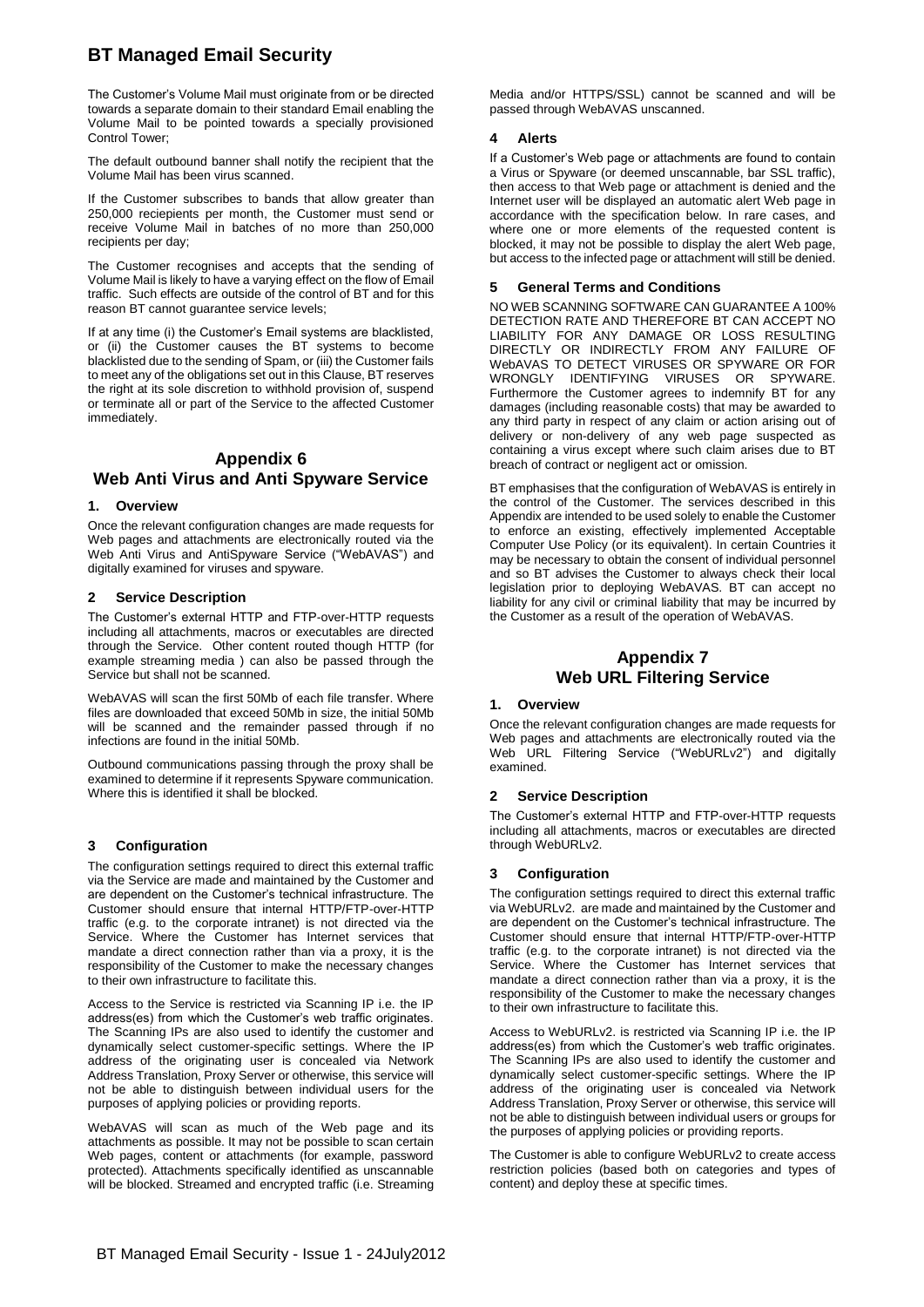#### **4 Alerts**

If a User requests a Web page or attachment where an access restriction policy applies, then access to that Web page or attachment is denied and the User will be displayed an automatic alert Web page in accordance with the specification below. In rare cases, and where one or more elements of the requested content is blocked, it may not be possible to display the alert Web page, but access to the relevant page will still be denied.

#### **5 General Terms and Conditions**

NO WEB SCANNING SOFTWARE CAN GUARANTEE A 100% DETECTION RATE AND THEREFORE BT CAN ACCEPT NO LIABILITY FOR ANY DAMAGE OR LOSS RESULTING DIRECTLY OR INDIRECTLY FROM ANY FAILURE OF WebURL TO DETECT BLOCKED URLs OR CONTENT. Furthermore the Customer agrees to indemnify BT for any damages (including reasonable costs) that may be awarded to any third party in respect of any claim or action arising out of delivery or non-delivery of any web page suspected as constituting a blocked URL or containing blocked content except where such claim arises due to BT breach of contract or negligent act or omission.

BT emphasises that the configuration of WebURL is entirely in the control of the Customer. The services described in this Appendix are intended to be used solely to enable the Customer to enforce an existing, effectively implemented Acceptable Computer Use Policy (or its equivalent). In certain Countries it may be necessary to obtain the consent of individual personnel and so BT advises the Customer to always check their local legislation prior to deploying WebURL. BT can accept no liability for any civil or criminal liability that may be incurred by the Customer as a result of the operation of WebURL.

### **Appendix 8**

### **Policy Based Encryption Service**

#### **1 Overview**

BT's Policy Based Encryption Service ("PBE") provides the ability to send and receive encrypted Emails based on the Customer's email security policy.

In order to receive PBE, the Customer must also subscribe to the Boundary Encryption ("BE") and Email Content Control ("Email CC") services.

PBE provides the following functionality:

a) Ability to use Email CC to define outbound encryption policies for Emails;

b) Encrypted Email delivery through to the external recipient's inbox;

c) Recipient gains access to the encrypted Email via a secure web portal;

d) Recipient can access the secure web portal to respond to the Email in an encrypted format.

#### **2 Service Description**

PBE allows the Customer to send an encrypted Email directly into a recipient's inbox without the need for the recipient to download software.

The Customer can configure the encryption method to be either Push or Pull. For PBE Z, the Email CC rule decides between Push or Pull. For PBE E, the default encryption method is Push but can be changed to Pull by the recipient by downloading the Secure Reader functionality within the recipient's secure web portal.

The "PBE Push" variant of the PBE Service sends the recipient an email notification with the original Email saved within it as an encrypted attachment. Following initial registration online, the recipient is able to view the decrypted Email offline using a Java application on their desktop.

The "PBE Pull" variant of the Service sends the recipient an email notification. The recipient is able to view the decrypted Email online via a secure SSL session in their browser when they log on to a secure web portal and enter their password.

PBE also enables a recipient to enter a secure web portal and respond to an encrypted Email in an encrypted format.

The Customer may brand the portal that recipients use to read their encrypted Emails (for example to include the Customer's logo and support numbers).

The recipient of an encrypted Email may also send a brand new Email to any of the Customer's PBE Users.

If the Customer subscribes to PBE E, a third party Outlook Plug-In is available which adds an "encrypt" icon to the recipient's Outlook toolbar. The Customer acknowledges and agrees that BT is not responsible for such third party software.

If the Customer subscribes to PBE E, a recipient can choose the language of the recipient's secure web portal and notification emails from a list of supported languages.

#### **3 Provisioning and Change Requests**

The lead time for provisioning PBE orders and PBE change requests shall be four (4) weeks from the date of BT's acceptance of each order/ change request, provided that all technical due diligence has been completed by the Customer.

The Customer agrees to provide all necessary resources, information, and authorizations, as required, and to activate or correct its DNS mail services for connectivity to PBE.

The Customer may change the branding of the portal a maximum of twice per annum.

#### **4 Configuration**

The Customer is responsible for implementing the configuration of PBE according to the Customer's needs. The Customer configures PBE via ClientNet by selecting the options available under the Email CC Service.

BT emphasises that the configuration of PBE is entirely under the control of the Customer and that the accuracy of such configuration will determine the accuracy of PBE. The Customer acknowledges and agrees that BT can therefore accept no liability for any damage or loss resulting directly or indirectly from any failure of PBE to fulfil the Customer's encryption obligations.

#### **5 Service Parameters**

The following limitations apply to PBE:

a) The number of secure Emails the Customer may send in any month using PBE Z may not exceed three hundred (300) times the number of Users purchased for PBE. The number of secure Emails the Customer may send in any month using PBE E may not exceed two hundred and forty (240) times the number of Users purchased for PBE. When sending to multiple recipients, each unique address will be counted as a secure Email. In the event that a Customer exceeds the number of permitted secure Emails in any month, BT shall be required to pay for additional Users accordingly. BT shall at its sole option raise additional invoices and/or make adjustments to subsequent invoices to cover charges for the increase in the number of Users on a pro-rata basis for the remaining part of the current invoicing period.

b) Emails routed through PBE are limited to a maximum size of fifty megabytes (50 MB) per Email when compressed.

The Email Latency service level in the Service Level Agreement shall not apply to PBE.

d) PBE ONLY OPERATES WHEN USED IN CONJUNCTION WITH THE BE AND EMAIL CC SERVICES AND CANNOT OPERATE AS A STANDALONE SERVICE. EACH INDIVIDUAL PBE USER MUST BE AN EMAIL CC USER.

**6 US Encryption**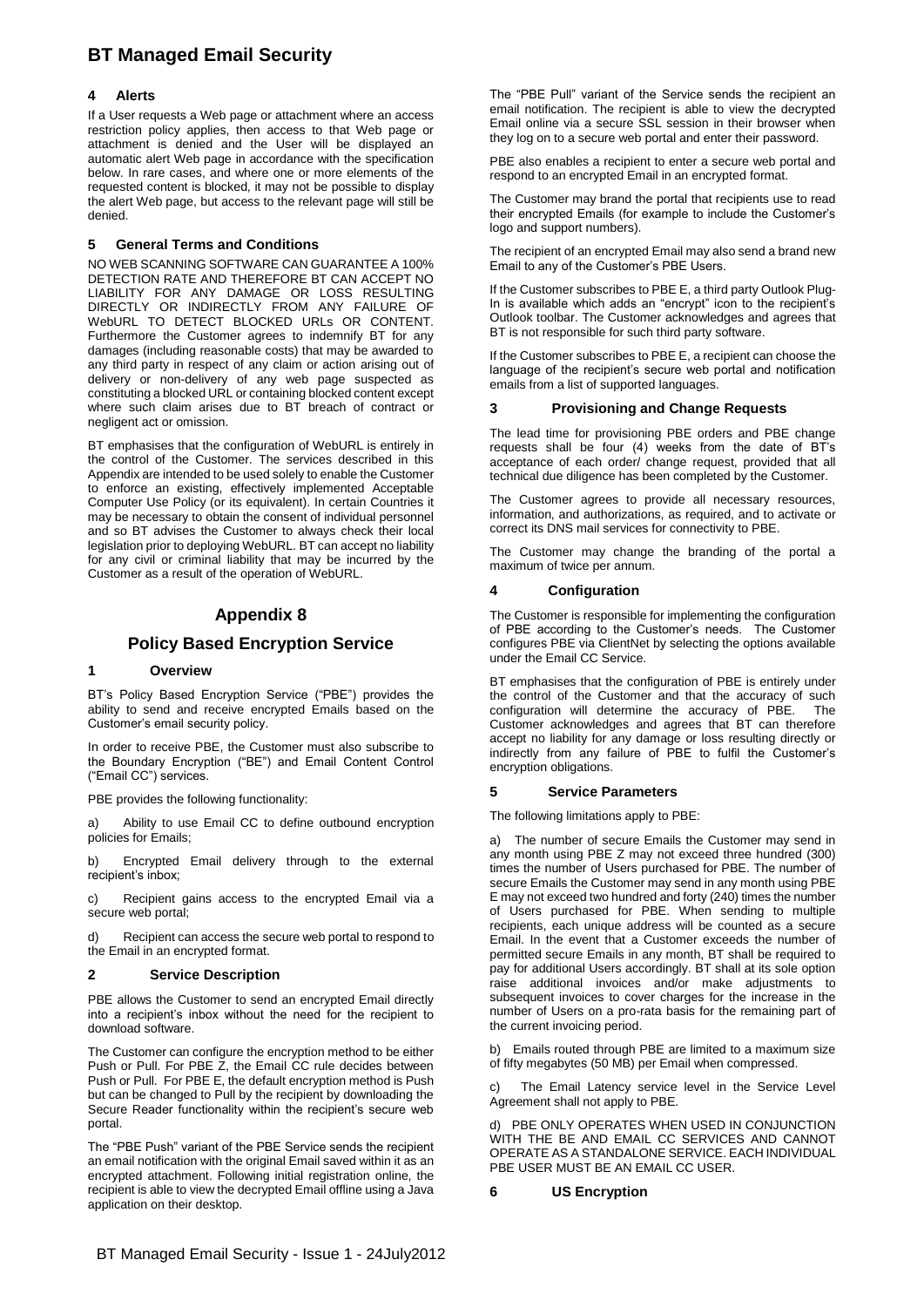THE CUSTOMER ACKNOWLEDGES AND ACCEPTS THAT THE ENCRYPTION OF EMAILS VIA PBE WILL BE PERFORMED IN THE UNITED STATES AND THAT THE CUSTOMER IS RESPONSIBLE FOR OBTAINING ALL CONSENTS AND APPROVALS REQUIRED TO EFFECT THE TRANSFER OF DATA. THE CUSTOMER FURTHER ACKOWLEDGES AND AGREES THAT BT CANNOT ACCEPT ANY RESPONSIBILITY FOR ANY CORRESPONDING BREACH OF APPLICABLE LEGISLATION OR REGULATIONS.

#### **7. General Terms and Conditions**

THE CUSTOMER ACKNOWLEDGES AND ACCEPTS THAT USE OF PBE IS ENTIRELY AT THE CUSTOMER'S CONTROL AND DISCRETION. PBE is intended to be used solely to enable Customer to enforce an existing, effectively implemented acceptable computer use policy (or its equivalent). Use of encrypted services in some countries may be subject to legislation. The Customer is advised to always check relevant legislation prior to deploying PBE. BT can accept no liability for any civil or criminal liability that may be incurred by the Customer as a result of the operation of PBE. Furthermore the Customer shall indemnify and hold BT harmless from any damages (including without limitation reasonable costs) that may be awarded to any third party as a result of the operation of PBE

### **Appendix 9**

### **Boundary Encryption Service**

#### **1 Overview**

BT's Boundary Encryption Service ("BE") provides encrypted communication channels which enable the Customer to form a secure private Email network (SPEN) with nominated partner organisations ("SPEN Partners"). This configuration is known as "Enforced" encryption.

Additionally, the Customer can also receive encrypted Emails sent opportunistically from organisations that have TLS-capable mail servers for which there is no Enforced encryption with the Customer if such organisations have TLS-capable mail servers. This configuration is known as "Opportunistic" encryption.

If the Customer has subscribed to BE but has not explicitly identified any SPEN Partners, the Customer can receive Email sent opportunistically inbound over TLS, and send Emails encrypted opportunistically outbound to non-SPEN Partner organisations.

The Customer may also configure its email servers for the "Secure Connection" model of BE, in which case:

Email exchanges between BT and Customer's Secure Connection mail servers shall be secured by TLS encryption. Whether onward routing will be performed in unencrypted or encrypted format will depend on:

a) Customer specified TLS enforcements; and,

b) destination server capability to receive Emails over Opportunistic TLS.

THE CUSTOMER ACKNOWLEDGES AND ACCEPTS THAT IF THE SECURE CONNECTION MODEL IS NOT APPLIED TO A PARTICULAR MAIL SERVER, CUSTOMER'S INBOUND AND OUTBOUND EMAILS ORIGINATING FROM OR RECEIVED BY THAT MAIL SERVER SHALL NOT BE SECURED BY TLS ENCRYPTION. ACCORDINGLY, THE RESELLER ACKNOWLEDGES AND ACCEPTS THAT A CUSTOMER SHOULD NOT SEND OR RECEIVE SENSITIVE DATA VIA SUCH MAIL SERVERS AND DOES SO ENTIRELY AT ITS OWN RISK.

If the Customer is using BE in conjunction with the PBE Service, BT's recommended best practice is for the Customer to implement the Secure Connection model of BE on all its mail servers.

"Member" means the Customer and organisations with whom the Customer creates an encrypted network by utilising the Boundary Encryption Service.

#### **2 Provisioning**

BT will aim to provision BE orders and BE change requests within 4 weeks of the order / change request being accepted by BT provided that all required technical due diligence has been completed by the Customer.

In the event that BT is required to allocate additional technical resources to the provision of BE due to the Customer failing to perform the required technical due diligence, BT reserves the right to charge the Reseller additional professional services fees at the rate of £1500 per person per day.

#### **3 Configuration**

Customer will define SPEN Partners with whom it wishes to communicate securely by domain. SPEN Partners may be customers or non-customers of BE, however BT will not support SPEN Partners directly. Non-SPEN Partner organisations may receive Emails over Opportunistic Outbound TLS as described in 1 above should their mail servers support the receipt of encrypted mail.

BE is based on the standard 'SMTP over TLS' (Simple Mail Transfer Protocol over Transport Layer Security) ("STARTTLS").

Both Customer's and the SPEN Partner's mail server must support STARTTLS to enable use of BE.

BE is supported by selected Towers through which all STARTTLS Email will be routed. Accordingly, Customer nominates which of their domains are to utilise BE.

When utilising BE in conjunction with the signaturing system functionality of Email AS, BT recommends that the Customer includes in its Email AS approved senders list all its SPEN Partner domains. If this recommended best practice is not followed the Reseller recognises and accepts that in certain circumstances involving unavailability of the local signaturing system, Email may be redirected to a remote signaturing system via a public network.

#### **4 Certificates and Authentication**

Where the Customer originates a STARTTLS connection the accepting mail server must provide its certificate for authentication. If the accepting mail server wishes to authenticate the Service then BT will supply its client certificate for authentication. If the accepting mail server cannot authenticate the Email will be returned to the Customer.

Where an external mail server originates a STARTTLS connection, the Service will supply its server certificate for authentication, but will not insist on the external mail server supplying its client certificate for authentication.

The validation of any certificate is based upon the Certificate Authority that has signed the certificate. For each certificate submitted by a remote mail server as part of a STARTTLS connection, the Service will validate that a recognised Certificate Authority has signed the certificate. If a certificate cannot be validated against a recognised Certificate Authority the connection will be aborted and the Email will be returned to the sender.

#### **5 Encryption Terms and Conditions**

The Customer acknowledges and accepts that BT can take no responsibility for the failure of Customer or any third party (including without limitation any SPEN Partner) to fulfil their obligations with regard to registering certificates or for the timeliness or accuracy of such information.

The Customer acknowledges and accepts that BE is intended to be used solely to enable Customer to enforce an existing, effectively implemented acceptable computer use policy (or its equivalent). Use of encrypted services in some countries may be subject to legislation. The Customer is advised to always check relevant legislation prior to deploying the BE Service.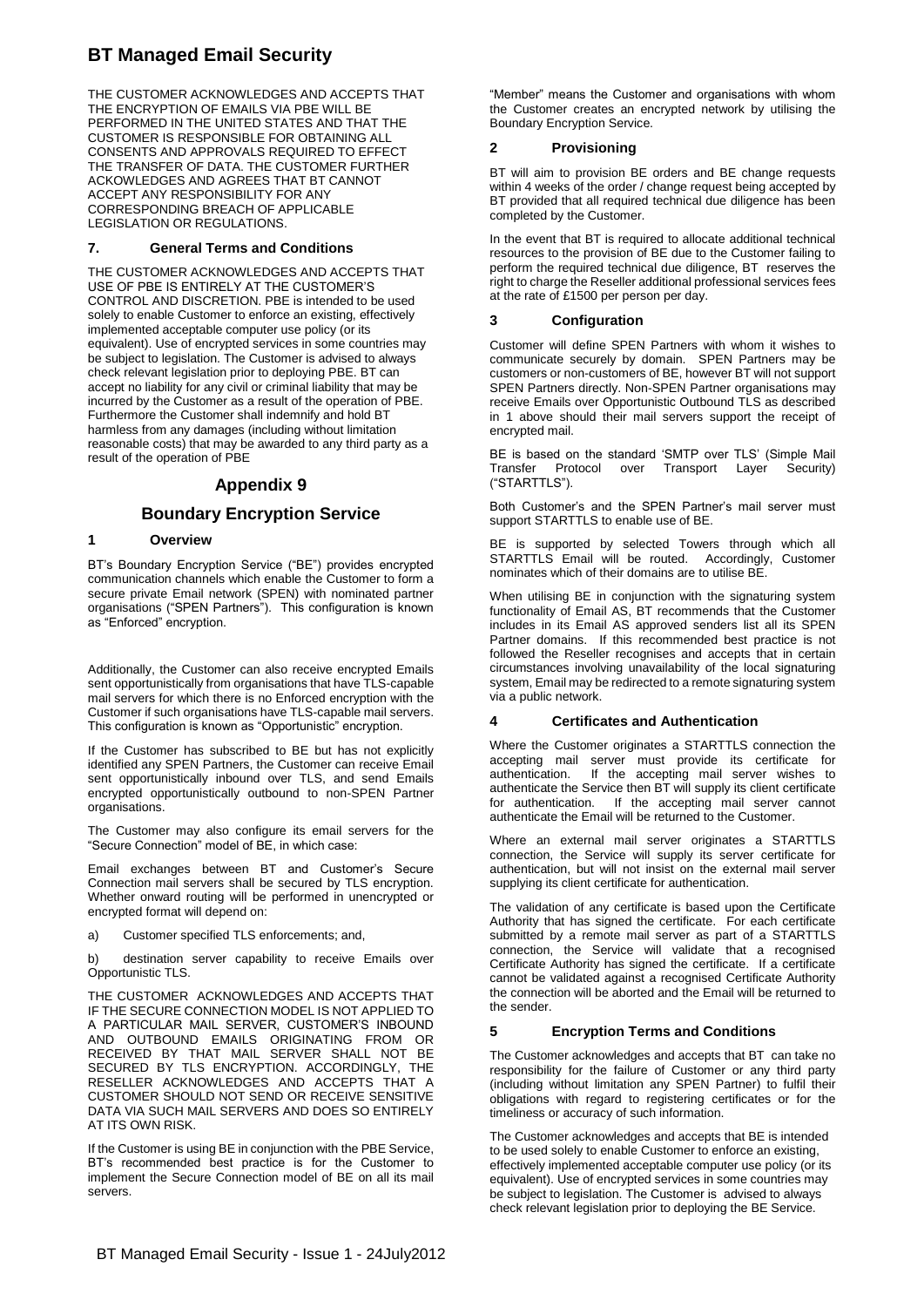The Customer acknowledges and accepts that BT can accept no liability for any civil or criminal liability that may be incurred by Customer as a result of the operation of BE.

### **Appendix 10**

### **Archive L Service**

#### **1 Overview**

Archive L is the collective name for a number of archiving Services, as described below, to which the Customer may subscribe. All Services within the Archive L range are compatible with approved versions of on-premise Exchange servers and hosted Exchange services.

#### **1.1 Email Personal Archive L**

The Email Personal Archive L Service is an Internet-based email archiving service which is designed to give the Customer's individual Users access to their own personal email archives directly from Microsoft Outlook or Outlook Web Access (where supported) in order to find and restore lost or deleted emails.

Customer's inbound and outbound emails, including attachments, are captured in an online searchable repository (the "Personal Archive"), which Users can search to find lost or deleted emails.

Users can also access the Personal Archive from Microsoft Outlook, Outlook Web Access (where supported), IBM Lotus Notes, BlackBerry devices and through a browser-based, secure website.

Users can search the Personal Archive for specific emails and attachments in two ways: Quick Search and Advanced Search. The Advanced Search option gives Users the ability to customize their searches based on a variety of criteria, such as message keywords, to, from, subject, date(s), and attachment type.

If enabled, Users can compose, reply to and forward messages directly from Email Personal Archive L, as they would in Outlook or Notes.

Users can create custom searches, based on a variety of criteria (e.g. date range, email sender, attachment type, etc.) and then save them so Users can re-run them as needed.

Moving Customer's legacy email into the Personal Archive and removing local archives helps reclaim space on Customer's shared drives and email servers.

Customer's Personal Archive can be used to recover historical email if a computer or laptops are lost or stolen.

Customers can ingest PST files into Email Personal Archive L where the folder structure is optionally maintained upon initial ingestion.

#### **1.2 Email Discovery Archive L**

The Email Discovery Archive L Service is an Internet-based email archiving service designed to expedite legal discovery (ediscovery) requests, enforce email use policies and aid in mitigating data loss. Discovery Archive aids Customers in email preservation related to lawsuits/legal holds, and aids in protecting attorney-client privileged communications.

EmailDiscovery Archive L stores and indexes emails, attachments, and BlackBerry messages (SMS text, PIN-to-PIN, call log) in a centralized, online repository.

Customers can place legal holds on specific communications (based upon search criteria) to aid in safeguarding the Customer's staff or automated deletion policies from inadvertently deleting case-relevant emails. Administrators and reviewers can flag attorney-client privileged communications, which can be excluded from e-discovery requests.

Email Discovery Archive L search log captures the activities of reviewers, so administrators can conduct appropriate reviews.

Administrators have the ability to group Users based on custom criteria. Reviewers can then search across these groups.

Customers can search the contents of archived emails and attachments using a variety of search criteria, including to, from, date, subject, message body, message attachments and other message properties.

Customer's reviewers can efficiently navigate through search results, identify highlighted search terms and tag potentially harmful emails, so they are easily retrievable for further review.

Customers can tag emails related to a specific case or legal matter and then export emails into a third-party case management solution or other application for further review and analysis.

Customer's reviewers can create and save customized email searches based on Customer's email policies, and re-run them as necessary.

Customer's reviewers can set up policy alerts to notify them when an email meets "Saved Search" criteria (e.g., contains specific words or phrases).

#### **1.3 Email Personal Archive for BlackBerry**

The Email Personal Archive L for BlackBerry Service is an Internet-based service designed to allow the Customer's individual Users to access and search archived emails, attachments, SMS, PIN-to-PIN messages and call log files via their BlackBerry devices. Users can find and restore lost or deleted emails and continue to use their BlackBerry device to compose, reply to and send messages in real time even when the Customer's primary email server experiences an outage. Personal Archive L for BlackBerry is an optional add-on service to the Email Personal Archive L Service.

Email Personal Archive L for BlackBerry can be deployed by administrators to Users from a Blackberry Enterprise Server (BES) or by Users via Blackberry Desktop Manager.

Users can log into Personal Archive for BlackBerry by clicking on the icon displayed on the device's home screen.

When the User clicks on the application, a splash screen is displayed for three seconds and then the User is prompted for their user credentials.

After successful login, the User is directed to the Home Screen (i.e. List View screen) of Personal Archive.

From the List View (Mailbox) Screen, Users can perform a number of functions, including: composing new messages, reply to or forward emails, and conduct simple or advanced searches.

Users can find old, lost or deleted emails using simple or advanced searches of all messages and call log files stored in their Personal Archive and then restore these messages back to their inbox.

The User can enter text into the search box and press the search icon to start the search. Search results can be filtered based on "Date", "From" and "To."

The User can use their Personal Archive to compose, reply to and send messages even if the Customer's primary email platform (e.g., Microsoft Exchange) is unavailable.

#### **1.4 Email Archive Import Service L**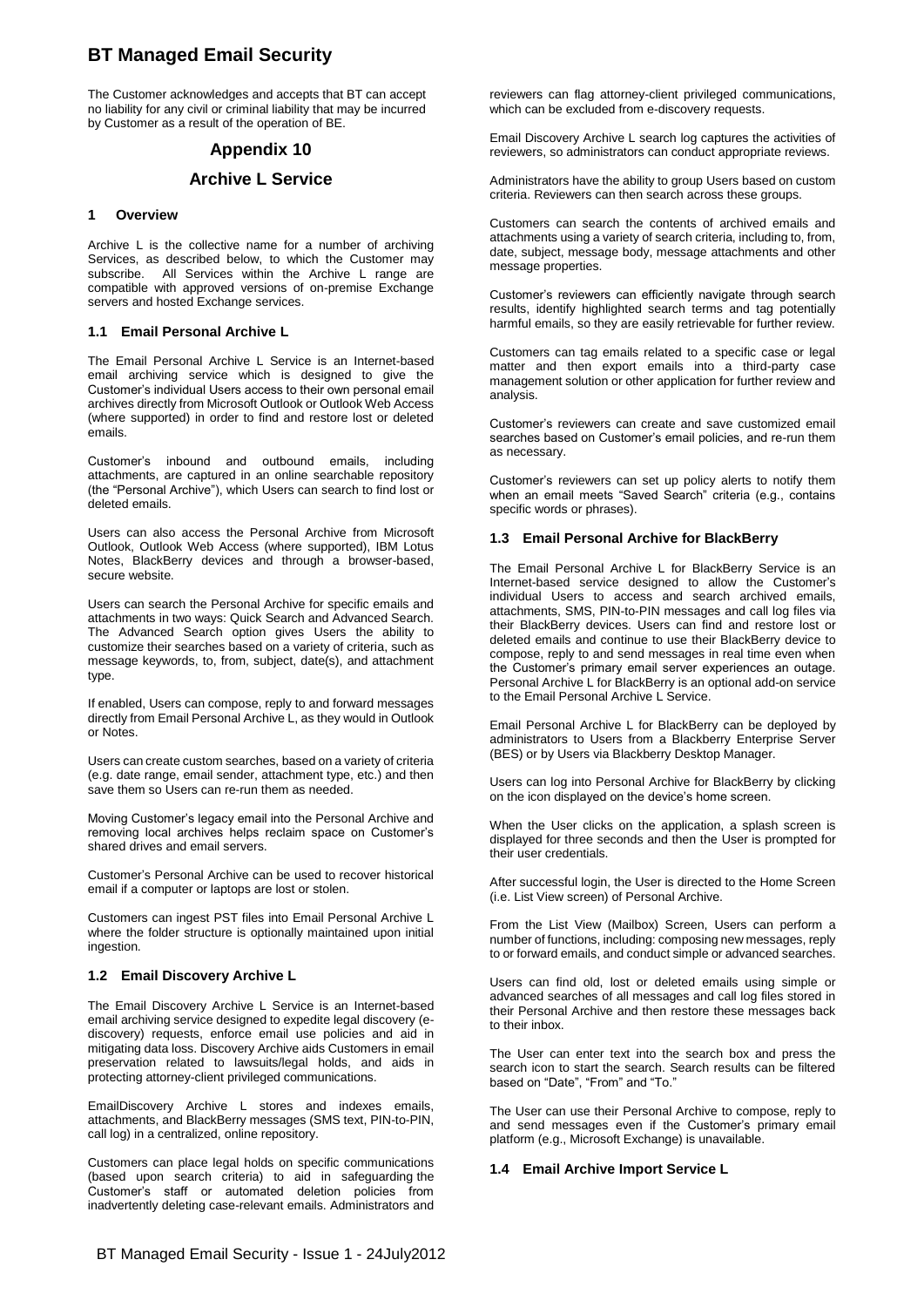The Email Archive Import Service L is an Internet-based service designed to migrate and ingest existing legacy email data into the Customer's archive repository. The import service allows the Customer to then search their email archive (e.g., Personal Archive, Discovery Archive and Advisor Mail) including both ingested legacy email and new email streams.

The Email Archive Import Service L requires a customer to ship via S-FTP or secure courier email data in PST or EML file format.

The Customer can manually extract the data and provide it in PST or EML format or use the Email Archive Legacy Data Extraction Service L for automated extraction from supported repositories.

With the Customer's guidance, the Email Archive Import Service L assigns ownership to each message that has been located. Messages that cannot be directly assigned to a specific individual are archived into a "catchall" mailbox within the email archive.

All migration activity can be logged and audited to provide integrity of the Customer's Email records and maintain "chain of custody."

The Email Archive Import Service L involves active participation by the Customer to plan, analyze and execute an ingestion plan with minimal business disruption.

#### **1.5 Email Continuity L**

IF BT IS UNABLE TO ESTABLISH AN SMTP CONNECTION TO THE CUSTOMER, THE CUSTOMER'S EMAILS WILL BE ROUTED TO THE EMAIL CONTINUITY L SERVICE ON BEHALF OF CUSTOMER ("CONTINUITY EVENT"). FOR THE AVOIDANCE OF DOUBT: (I) IF THE CUSTOMER'S FIREWALL ACTS AS A PROXY AND RESPONDS ON BEHALF OF THE MAIL SERVER, OR (II) IF THE CUSTOMER'S MAIL SERVER ISSUES ANY RESPONSE (INCLUDING WITHOUT LIMITATION ERROR CODES), THIS WILL CONSTITUTE AN SMTP CONNECTION AND WILL NOT BE A CONTINUITY EVENT

. During a Continuity Event, the Customer's individual Users can access their email via a dedicated folder in Microsoft Outlook® or a web-based User interface. The User can: (i) view up to ninety (90) days of historical email, including new emails sent and received during the Continuity Event; (ii) create, reply to and forward emails; and (iii) use common email tools such as spell checking, inserting attachments and rich formatting.

If Customer is an Email Continuity L subscriber only, Continuity Emails will be stored within such service for a period of ninety (90) days. If Customer has purchased an additional archiving service under this Email Archiving L Service description, Continuity Emails will be retained based on the retention period selected by Customer in such service.

Continuity Emails will be delivered to Customer's primary email server at the point such server again begins to accept emails, with the exception that any emails which have been queuing for more than seven (7) days will not be delivered, and the Customer must instead retrieve the emails from the continuity archive described in Clause 1.5.2 above.

The Email Continuity L Service utilizes an opportunistic, rather than an enforced, transport layer security ("TLS") connection when attempting e-mail delivery. TLS is an enhanced security protocol designed to protect/encrypt e-mail during transport over the Internet. ALL BOUNDARY ENCRYPTION AND POLICY BASED ENCRYPTION CUSTOMERS ALSO SELECTING THE EMAIL CONTINUITY L SERVICE ACKNOWLEDGE AND AGREE THAT A TLS CONNECTION WILL BE ATTEMPTED BUT MAY NOT BE ACHIEVED AND THUS SUCH EMAILS MAY NOT BE ENCRYPTED. ACCORDINGLY, CUSTOMER ACKNOWLEDGES THAT IT SHOULD NOT SEND OR RECEIVE SENSITIVE DATA VIA THE EMAIL CONTINUITY L SERVICE OR CUSTOMER DOES SO ENTIRELY AT ITS OWN RISK.

The Email Continuity L Service only delivers email to a single nominated server per specified domain and "per User routing" Customers hereby accept this aspect of the service. Customer agrees to configure the Email Continuity L Service as a failover delivery route with the ClientNet interface and to further inform MessageLabs of the delivery location (mailhost name or ip address) by domain of its mail servers at commencement of this service. Customer acknowledges and agrees that it has an ongoing obligation to update BT during the Email Continuity L Service of any changes to such delivery location. Customer acknowledges that Customer's failure to make such configurations or to provide BT with such delivery information will adversely impact the functionality of the Email Continuity L Service.

#### **2 General Terms and Conditions**

BT emphasises that the configuration and use of the Service is entirely in the control of the Customer. BT recommends that the Customer has an acceptable computer use policy (or its equivalent) in place. In certain countries it may be necessary to obtain the consent of individual personnel. BT advises the Customer to always check its local legislation prior to deploying the Service. BT can accept no liability for any civil or criminal liability that may be incurred by the Customer as a result of the operation of the Service.

THE CUSTOMER ACKNOWLEDGES AND AGREES THAT PART OR ALL OF THE SERVICE MAY BE PERFORMED IN THE UNITED STATES OF AMERICA AND THAT THE CUSTOMER IS RESPONSIBLE FOR OBTAINING ALL CONSENTS AND APPROVALS REQUIRED TO EFFECT THE TRANSFER OF DATA. THE CUSTOMER FURTHER ACKOWLEDGES AND AGREES THAT BT CANNOT ACCEPT ANY RESPONSIBILITY FOR ANY CORRESPONDING<br>BREACH OF APPLICABLE LEGISLATION OR BREACH OF APPLICABLE LEGISLATION OR **REGULATIONS** 

The Customer acknowledges and agrees that (i) the scanning services (Email AV, Email AS, Email IC and Email CC) do not scan all emails that originally enter the archive and (ii) the scanning services (Email AV, Email AS, Email IC and Email CC) do not scan emails that are released from the archive for reinstatement to a User's mailbox. Accordingly, BT cannot be responsible for any virus, spam, images or inappropriate content that such reinstated emails may contain, and furthermore, the Service Level Agreement shall not apply to such reinstated emails.

Subject to the terms and conditions of this Agreement, BT grants Customer the non-exclusive, non-transferable right to install and use any software appurtenant to the aforementioned Services as applicable solely for the Customer's own internal business operations. All intellectual property rights in this software are and shall remain the property of BT(and/or its suppliers). Such software is licensed by BT, not sold. The Customer acknowledges that the software and all related information, including without limitation updates, are proprietary to BT and its suppliers. The Customer shall be responsible and fully liable for each User's compliance with or breach of the terms of this Agreement. The Customer shall immediately notify BT of any unauthorized use or violation of terms of this license.

The Customer acknowledges and agrees that MessageLabs cannot act as a third party downloader in any event for the purposes of SEC regulations.

### **Appendix 11**

#### **Smart Connect.cloud Service**

#### **1. Overview**

Once the roaming user agent is installed and relevant configuration changes are made, requests for Web pages and attachments are electronically routed via the user agent to the URL Filtering Service ("Web v2 URL") and Web Anti Spyware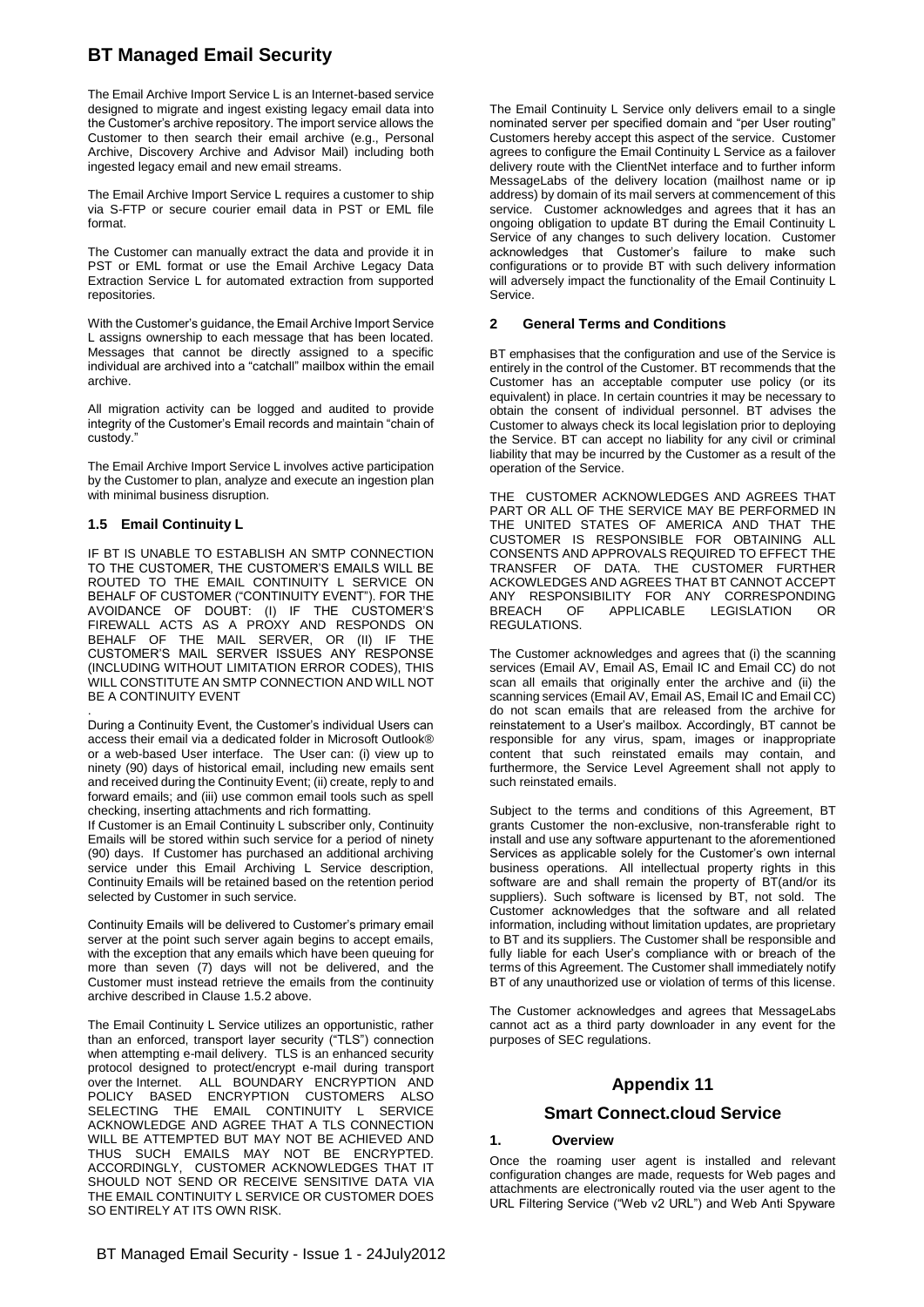and Anti-Virus Service ("Web v2 Protect") and digitally examined.

#### 2. **Service Description**

When the user connects to the Internet in designated 'in service' countries, the Customer's external HTTP and FTP-over-HTTP requests including all attachments, macros or executables are directed through the Web v2 URL and Web v2 Protect service offerings.

#### 3. **Configuration**

3.1. The configuration settings required to direct this external web traffic to the roaming user agent software, as well as forward traffic outbound to the Web v2 URL and Web v2 Protect services, are made and maintained by the Customer and are dependent on the Customer's technical infrastructure. The Customer must install a PAC file onto the User's PC so that the browser is pointed to the roaming agent when the browser is started up. A PAC file template can be downloaded from ClientNet and modified by the Customer. The Customer should ensure that internal HTTP/FTP-over-HTTP traffic (e.g. to the corporate intranet) is not directed to the roaming agent software.

3.2. Access to the Web v2 URL and Web v2 Protect is restricted to authorised systems that contain a valid version of the customer roaming agent software, as well as authorised users who are activated for these services in ClientNet. The roaming software agent and authorised user information is used to identify the Customer and dynamically select customerspecific settings.

Policy rules for the Web v2 URL service and content scanning for the Web v2 Protect service will be the same when a user is using the roaming agent service as when connected via a configured network location, i.e. corporate LAN.

The Customer acknowledges that the roaming agent will be provisioned with default settings applied from the outset which includes using reasonable endeavours to route the user's web traffic to an 'optimal' service infrastructure access point. This routing is based on an understanding of the roaming user's location based on IP address and use of a third party geolocation database to identify the likely country that the user is currently connecting from. BT will route users with the appropriate country designation to what is believed to be the optimal service access point for the specified country. This will be done independently of any assessment of the likely performance for the individual end user's connection and only for those countries which BT has deemed capable of providing an acceptable level of service.

For any other country outside of the acceptable service countries, the customer acknowledges that BT will not be able to provide the Web v2 URL or Web v2 Protect service capabilities. In these situations upon determining that the end user is located in a 'non-service' country, the roaming agent will 'fail open' such that the end user will be able to connect to the internet without the benefits of the BT service offerings that are available in acceptable service countries.

THE CUSTOMER ACKNOWLEDGES AND AGREES THAT THE USER'S WEB TRAFFIC MAY BE DIRECTED TO INFRASTRUCTURE LOCATED IN A GEOGRAPHIC LOCATION OUTSIDE THE EU FOR PROCESSING IN ACCORDANCE WITH THIS CLAUSE 3.4. THE CUSTOMER IS RESPONSIBLE FOR OBTAINING ALL CONSENTS AND APPROVALS REQUIRED FOR THE TRANSFER OF SUCH WEB TRAFFIC. ALL SUCH CONSENTS AND APPROVALS SHALL BE TAKEN BY CUSTOMER AT ITS OWN COST. THE CUSTOMER FURTHER ACKOWLEDGES AND AGREES THAT BT CANNOT ACCEPT ANY RESPONSIBILITY FOR ANY CORRESPONDING BREACH OF APPLICABLE LEGISLATION OR REGULATIONS.

#### 4. **Additional Export Terms for Smart Connect.cloud**

4.1 The Customer shall not, and shall not permit any third party to, sell, resell, export, re-export, transfer, divert, distribute, dispose of, disclose or otherwise deal with the Controlled Technology, directly or indirectly, to any of the following countries: Afghanistan, Angola, Armenia, Azerbaijan, Bosnia and Herzegovina, Burma, Burundi, China, Cuba, Democratic Republic of Congo, Eritrea, Ethiopia, Iran, Iraq, North Korea, Liberia, Libya, Nigeria, Rwanda, Sierra Leone, Somalia, Sudan, Syria, Tanzania, Uganda and Zimbabwe.

4.2 The Customer shall not transfer the Web Roaming Agent to any other company, or to any individual that is not an employee of the Customer except that: (i) The Customer may transfer to or enable the download of the Web Roaming Agent by its third party subcontractors for use on the Customer's behalf; and/or (ii) the Customer may transfer to or enable the download of the Web Roaming Agent by its third party end customers to whom it resells the BT Service, provided that the Customer makes such third parties aware of the obligations in this Clause.

### **Appendix 12 Instant Messaging Security.cloud Service (IMSS)**

#### **1 Overview**

1.1 The Customer is required to synchronize its user directory with BT in order to create a list of Active Directory usernames and corresponding instant message (IM) usernames within ClientNet. An "Internal User" is a user known to the Customer's directory and uploaded into the IMSS administrative interface. An "External User" is a user unknown to the Customer's directory and/or not uploaded into the IMSS administrative interface.

1.2 The Customer is also required to make basic firewall changes to direct its IM conversations via BT.

1.3 Once IMSS has been configured in accordance with Clauses 1.1 and 1.2 above, IMs passing from Internal Users to External Users and vice versa are directed through IMSS for scanning by leading products including a heuristic scanner, Skeptic**™**.

1.4 IMSS is only able to scan certain versions of public IM clients. BT shall publish a list of supported versions of public IM clients on ClientNet. The Customer acknowledges and accepts that BT may update and change this list on a regular basis without notice.

1.5 If an incoming IM:

1.5.1 is deemed to contain a Virus or other malicious code, it shall be blocked;

1.5.2 contains a URL for a webpage where a Virus or other malicious code has been detected, access to such webpage shall be denied.

1.6 IMSS also provides basic anti-Phishing functionality which will block incoming IMs deemed to be Phishing attacks.

IMSS is able to scan certain versions of Word, Excel and PowerPoint documents, but not other attachments.

1.8 IMSS is unable to scan encrypted IMs.

#### **2. Reserved.**

#### **3. IMSS Content Control**

3.1 IMSS allows the Customer to configure its own rule based content filtering strategy for incoming and outgoing IMs.

3.2 The Customer is responsible for implementing the configuration options in line with the Customer's acceptable computer use policy (or equivalent) via ClientNet. Rules may be configured on a group or individual basis. Changes made to the rules by the Customer shall become effective within four (4) hours.